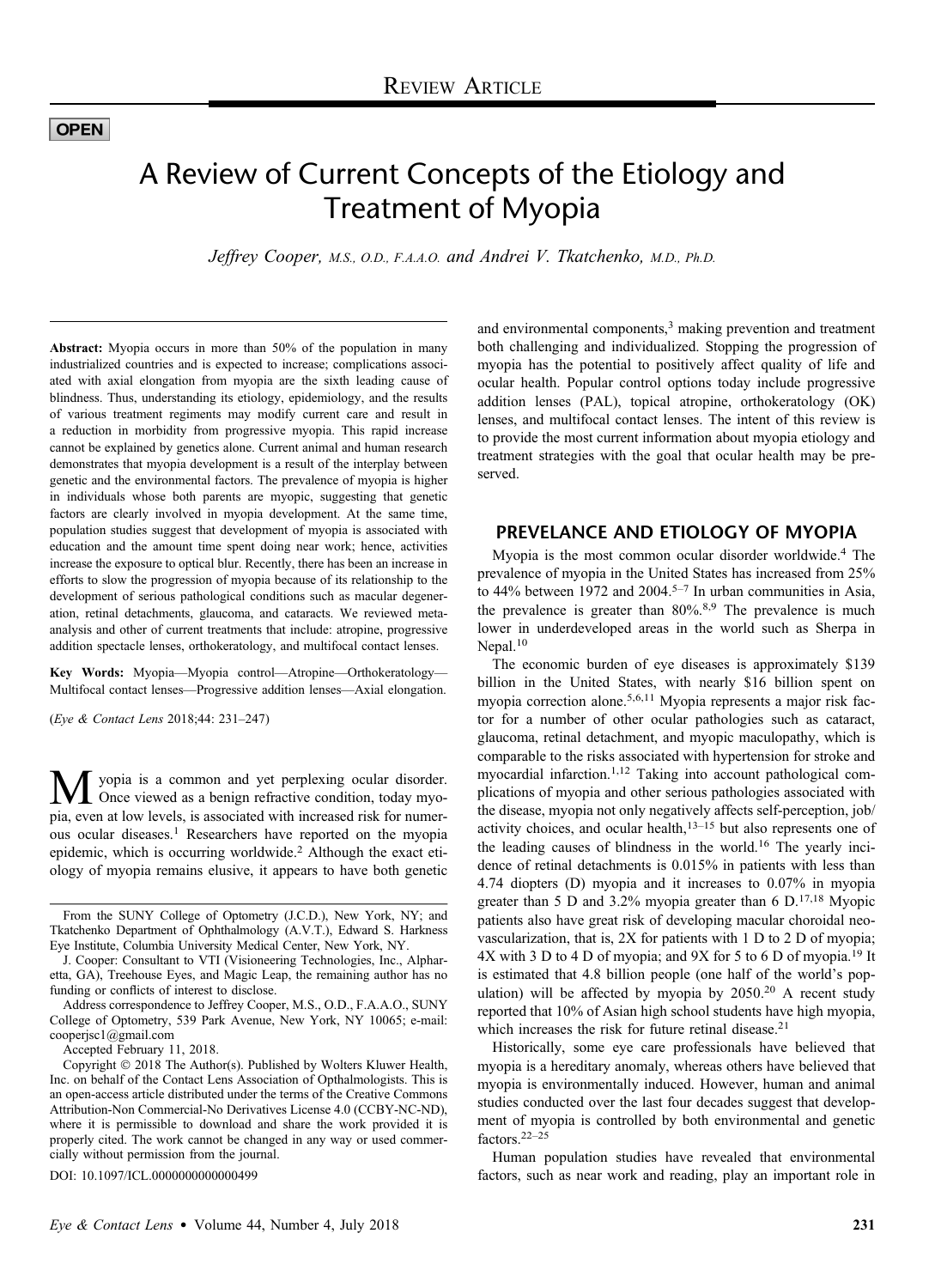the development of myopia.26–<sup>32</sup> However, this is not without some controversy.<sup>33</sup> Zylbermann et al.<sup>34</sup> analyzed the incidence of myopia in two groups: Orthodox Jewish students (male and female, where males, unlike females, spent the majority of the day reading) and secular Jewish students (male and female, where both men and women spent less time reading than the male students in the orthodox Jewish schools). They found that the Orthodox Jewish male students had a much higher incidence and degree of myopia as compared to the other three groups of students. This finding suggests that reading was the factor that caused myopia.

In addition, there are a number of epidemiological studies that show that myopia is more common in urban areas, among professionals, educated patients, computer users, university students, and associated with increased intelligence.<sup>35-43</sup> There is evidence that the intensity of reading may be more important than the actual time spent reading.<sup>44</sup> Myopia is also increased in individuals who perform tasks requiring increased use of eyes such as microscopists.<sup>45</sup> These and other findings of the association between near work and myopia were complemented by the observations that near work and reading are associated with the lag of accommodation, that is, insufficiently strong accommodative response to near objects, which places the plane of best focus behind the retina (hyperopic defocus) when the subject performs near work tasks.46,47 This observation led to the theory that the optical blur such as produced by the lag of accommodation may be the signal that drives excessive eye growth and causes myopia.27,46,48–<sup>51</sup> This theory is supported by the numerous animal studies, which have found that degradation of visual input using either diffusers or negative lenses causes excessive eye growth and myopia in species as diverse as fish, chickens, tree shrews, monkeys, guinea pigs, and mice. $52-67$ 

Wiesel and Raviola were the first to induce experimental myopia in an animal model. They placed a translucent screen over a monkey's eye causing it to become severely myopic; however, when total occlusion was used instead, there was no change in the length of the eye.<sup>61,68</sup> Thus, stimulation of the retina with a blurred image results in alteration of the growth signals within the eye. Numerous studies performed in animals using both positive and negative lenses have demonstrated that the eye will change its axial length (AL) to accommodate for the lens placed in front of the eye.69–<sup>72</sup> This change is reversible because some animals are able to recover when the visual stimuli is removed.<sup>73</sup> This change in AL occurred even if the optic nerve was severed.<sup>74</sup> It occurred in half the eye, if only half the eye was exposed to blur using a diffuser or plus or minus lenses.<sup>75</sup> The fact that the eye responds to local blur with local changes even when the optic nerve is severed demonstrates that the signaling cascade regulating refractive eye development is within the eye itself and does not require a feedback from the brain (Fig. 1). Rada et al.<sup>76</sup> reported that the retina provides remodeling signals to the sclera by which the eye alters its shape to place an image on the retina, that is, emmetropization.

Smith et al. experimentally asked the most important question. Does the eye respond to foveal blur, peripheral blur, or equally to both?77,78 Smith created a series of lenses in which the center was minus and the periphery was plus and lenses in which the center was plus and the periphery was minus. In both cases, the length of the eye changed in response to the peripheral lens power. For instance if the central lens was plus and the peripheral part of the lens was minus, the eye elongated. Lastly, Smith et al.<sup>79</sup> ablated

the macula of a number of monkeys. In this instance, the eyes still changed their AL in response to the lens power. These studies suggest that defocus information is summed up across the entire surface of the retina and the integrated signal regulates the growth of the eye (Fig. 2).74,78,80 Many clinicians and researchers believe that these animal studies have a direct relationship to the development of axial elongation or myopia and they have suggested that treatment should be based on these models.<sup>2,78,81</sup>

Myopia seems to progress the most between ages 8 and 15 (Caucasians  $X=0.6$  D/year. and Asians  $X=0.7$  D/year.) and then begins to slow down.<sup>82–84</sup> Mutti et al.<sup>85</sup> reported that in a large cohort of subjects, which developed myopia, a year or two before the onset of myopia, hyperopic defocus developed in the periphery of the eye along the horizontal meridian. This relative hyperopia is believed to be growth signal. If this hyperopic, defocus is altered optically to create myopic defocus by using plus power in the periphery; according to this theory, a stop signal is created. This is the basis for most optical treatments.<sup>77</sup>

Myopia increases the most during the winter and the least during the summer months.86,87 It is unknown if this is because of increased school work, decreased sunlight, or decreased time outside. In previous generations, myopic progression was assumed to end at age 18.<sup>88</sup> However, that has changed since more students have entered graduate school followed by jobs requiring 8 hr of sustained computer work.<sup>43</sup> This conjecture was recently studied in a cohort of post-university graduates with a mean age of 35.<sup>89</sup> Myopia was found to progress in approximately 10% of the cohort who spent a lot of time in front of computers. Those subjects who did not spend time in front of computers did not progress as much. In addition, Bullimore et al.<sup>90</sup> reported that  $21\%$  of contact wearers between the ages of 20 and 40 years of age progressed at least 1 D over 5-year period of follow-up.

All these human and animal studies strongly suggest that environmental factors play a an important role in the development and progression of myopia; however, human population studies suggest the contribution of genetic factors accounts for at least 70% of variance in refraction.<sup>91-95</sup> It is clear that the incidence of myopia increases when both parents have myopia.38,96 Numerous studies have shown that the refractive error of the parents is the most important predictor of the development of myopia.97,98 Strong support also comes from studies comparing monozygotic<sup>99</sup> and dizygotic twins.91,100,101 The refractive error is thought to be influenced by multiple interacting genes.<sup>91–93</sup> Multiple chromosomal loci, which are linked to human myopia, have been identified.<sup>23,102–128</sup> However, myopia appears to be a rather heterogeneous disease because the genetic loci and genetic variants associated with myopia in different families and ethnic groups are often distinct.<sup>23,25,102–127</sup> Considering that complex quantitative traits such as myopia are often controlled by dozens or even hundreds of chromosomal loci,<sup>129</sup> and that the identified chromosomal loci could account for less than 25% of myopia cases,<sup>107</sup> only a small fraction of chromosomal regions that control refractive eye development has been identified.

Thus, both environmental and genetics factors have been shown to contribute to myopia development<sup>22-25</sup>; however, it was not clear whether these factors act independently or if there was some form of interaction. Recent work by Tkatchenko et al.<sup>3</sup> has helped consolidate the dichotomy of views related to the etiology of myopia, that is, genes versus environment. These authors studied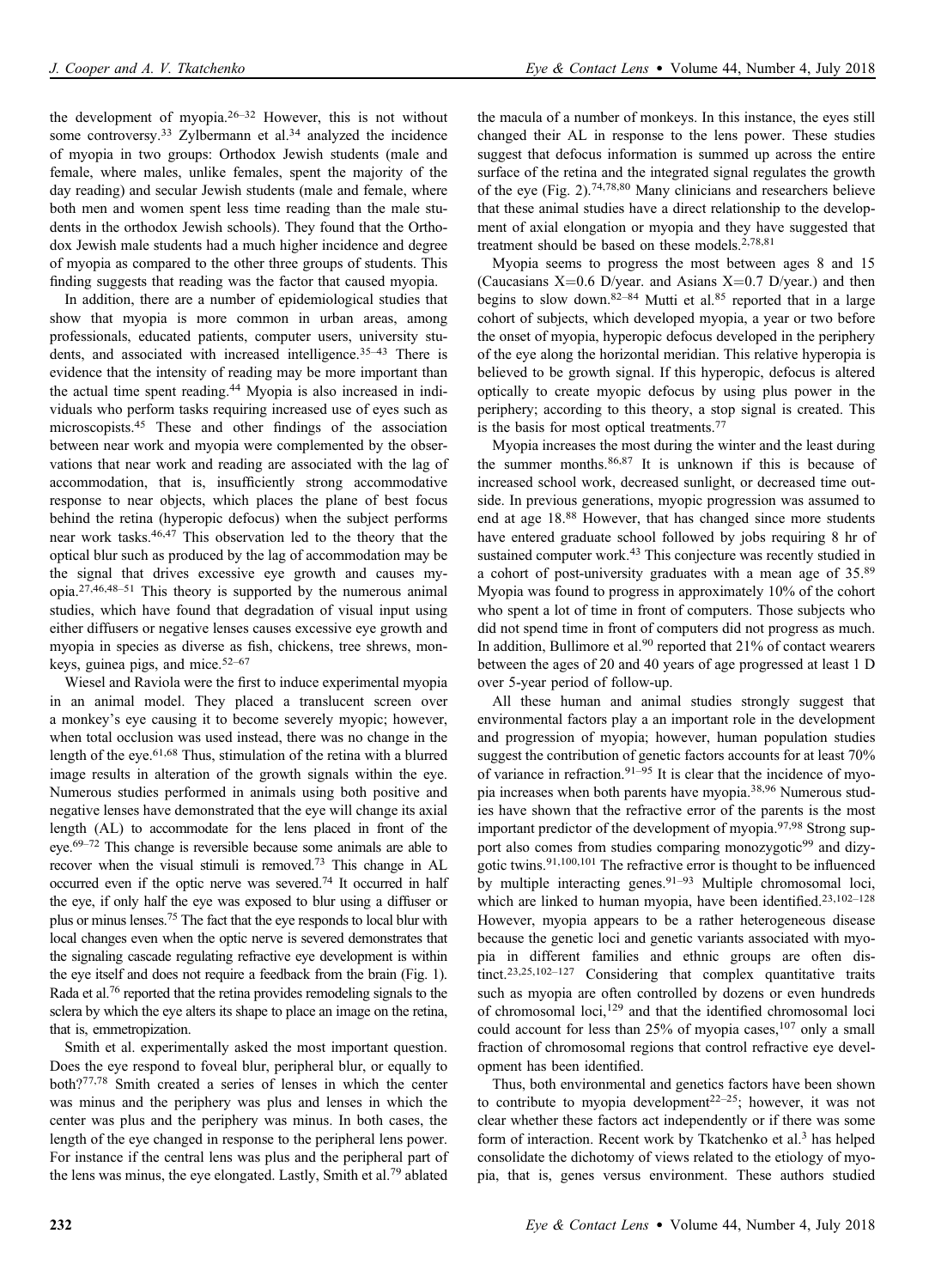

FIG. 1. Regional blur causes axial elongation. Regional retinal blur created in half the retina causes regional elongation of the eye. This occurs even when the optic nerve is cut, but will not occur if atropine is injected into the eye. The eye recognizes the direction of the blur, that is, plus or minus lenses and the region of retinal blur. Reprinted with permission from Cooper J, Schulman E, Jamal N. Current status on the development and treatment of myopia. Optometry 2012;83:179-99. <u>full color</u>

a three-way interaction between age, time spent reading, and genetic variation at APLP2 gene locus. It was found that children who spent a "high" amount of time reading and who had the myopic version of APLP2 gene were 5 times more likely to develop myopia compared to those children who spent "low" amount of time reading. On the contrary, children who carried a normal version of APLP2 did not develop myopia even if they were exposed to high levels of reading. To confirm the human findings, they studied refractive eye development in APLP2 knockout mice and found similar interaction between APLP2 and visual experience in mice. This study demonstrated for the first time gene–environment interaction in myopia development and suggested that genetic background of an individual determines the impact of environmental factors on refractive eye development.

# TREATMENT OF MYOPIA

The incidence of retinal detachment and macular degeneration increases logarithmically above 2 diopters of myopia  $(Fig. 3)$ .<sup>1</sup> To put this in perspective, keeping myopia at  $-1.00$  versus  $-3.00$  D reduces the risk of macular degeneration by 4 times and retinal detachment by 3 times. Brennan<sup>130</sup> reported that reducing progression by 33% would result in a 73% reduction in myopia progression above 5 D; if the reduction rate improved to 50%, then there would be 90% reduction of myopia above 5 D. Thus, myopia control becomes an increasingly important issue because recent environmental changes have not only resulted in a sharp increase in the incidence of myopia worldwide, but caused an increase in the age of progression and the ultimate increase in the magnitude of the refractive error. In our opinion, patients should be presented with the current risks and benefits of the various treatment options available for myopia control.

Animal and human studies have important practical consequences for the treatment of myopia. They specifically suggest that reducing lag of accommodation, reducing both central and peripheral defocus, and blocking myopiagenic signaling in the eye should slow the progression of myopia. Considering that the information about signaling pathways underlying myopia development is limited, the currently considered treatment modalities for control of myopic progression include optical correction such as bifocal spectacle lenses, progressive addition spectacle lenses, under-correction, OK, multifocal contact lenses, and increased exposure to outdoor activities, with the notable exception of atropine which has been shown to block myopiagenic signaling albeit with some uncomfortable side effects.<sup>81</sup>

### **Spectacles**

Bifocal spectacle lenses were the first to be used extensively to control myopia progression. The lenses were prescribed based on the assumption that myopia was a response to prolonged accommodation producing optical blur.51,81,131,132 There have been a number of retrospective studies, which showed that bifocals and PALs slow the progression of myopia. $133-135$  On average, these studies suggested that myopia was slowed by 40%. However, these studies had some issues with experimental design, for example, they were retrospective, unmasked, etc. The COMET (The Correction of Myopia Evaluation Trial) study was designed to determine if a +2.00 D PAL slowed the progression of myopia as compared to a single-vision (SV) full correcting spectacle lens.<sup>136</sup> This NIH/NEI prospective, multicenter clinical trial demonstrated that in the first year, PALs slowed the progression of myopia by 20%. However, the effect was significantly reduced in years 2 to 4. The net reduction was 0.2 D, which was clinically insignificant but reached statistical significance. The progressive lenses were the most effective when both parents were myopic, there was a large lag of accommodation and/or the children had esophoria at near.<sup>51,137</sup>

Recently, Cheng et al.<sup>138</sup> studied the use of high fitting executive bifocal spectacle lenses with base-in prism as compared to SV lenses in a group of Canadian Asians. The experimental lens slowed the progression of myopia by 40%. However, this study was not masked and was not double-blinded. In 2011, Shi-Ming Li et al. performed a meta-analysis of 9 clinical trials in which powers of PALs ranged from +1.5 to +2.0 D and found that PALs slowed myopic progression by 0.25 D/year as compared to SV lenses. The effect was greater in Asian children as compared to Caucasians and also greater in children who had a higher level of myopia at baseline and who progressed at a more rapid rate (Fig. 4).<sup>139</sup>

In a novel experiment, spectacle lenses, which were designed to reduce peripheral hyperopic defocus, were evaluated to determine their effect on the progression of myopia in Chinese children aged 6 to 16 years.<sup>140</sup> The authors reported that none of the spectacle lenses had any significant effect in slowing the progression of myopia. Failure to achieve a significant result is believed to be

Copyright  $\odot$  2018 The Author(s). Published by Wolters Kluwer Health, Inc. on behalf of the Contact Lens Association of Opthalmologists. 233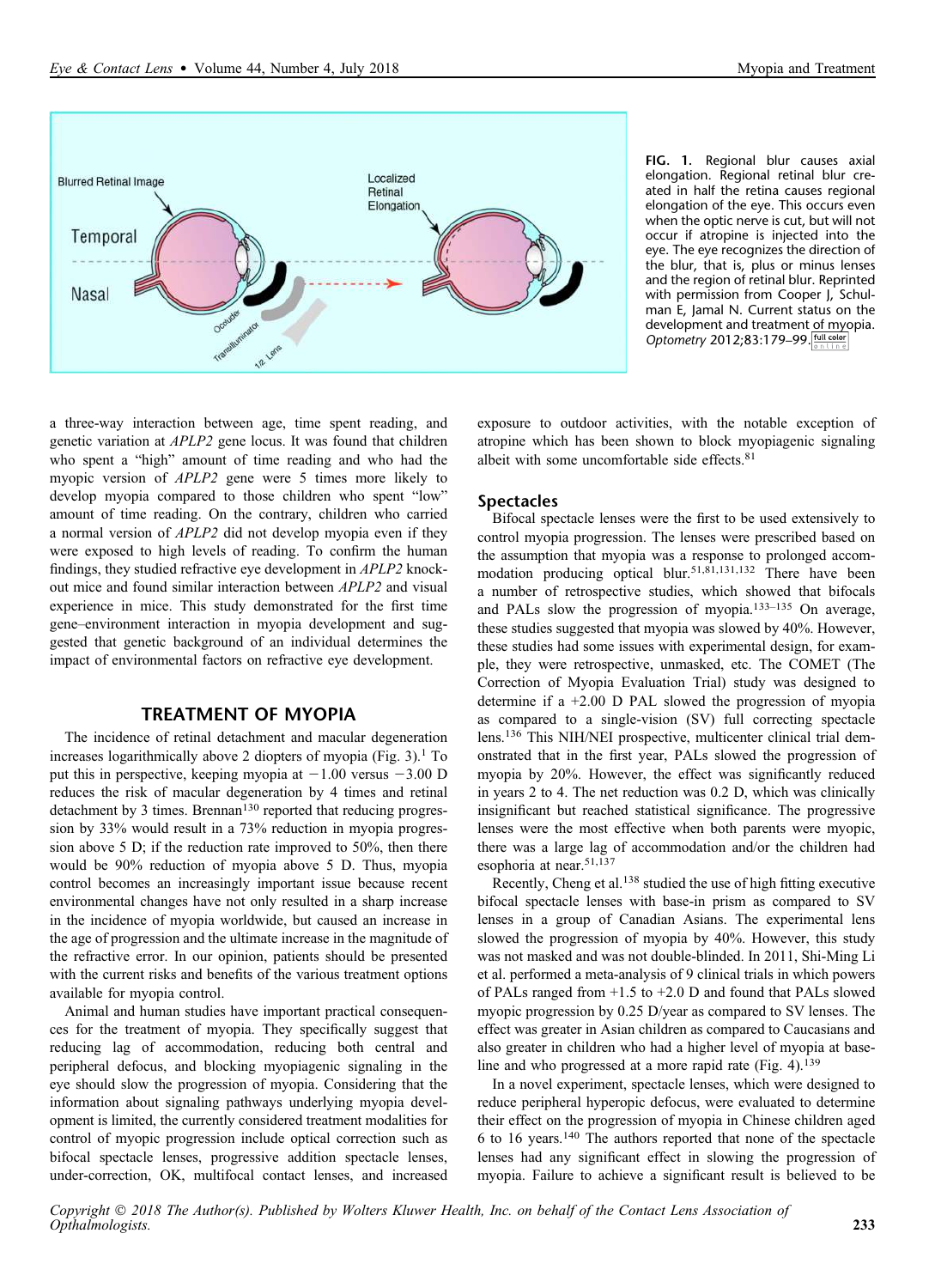



related to the constant changing of eye position when viewing through the lenses.

Historically, many eye care professionals have under-corrected myopia in the belief that the myopic progression will slow down as a result of reduced accommodation. However, with today's knowledge that blur affects the ability of the eye to become emmetropic, this is intuitively incorrect. Two recent studies have demonstrated that under-correction actually results in mild acceleration of myopia progression.141,142 Thus, under-correction should not be used to slow myopic progression.

### Contact Lenses

For years, it was believed that gas permeable contact lenses slowed the progression of myopia. However, it should be remembered that gas permeable contacts typically are prescribed



FIG. 3. Risk of ocular disease with increased myopia. It is readily apparent that the risk of retinal detachment and macular degeneration increases logarithmically with the increase of acquired myopia.139 The risk begins with as little as 1.00 D of myopia. Reprinted with permission from Flitcroft DI. The complex interactions of retinal, optical and environmental factors in myopia aetiology. Prog Retin Eye Res 2012;31:622–60.

when myopia begins to slow down (12 and older) and that these contact lenses flatten the cornea. In a number of well-controlled clinical trials, it has been shown that neither conventional soft nor gas permeable contact lenses alter the progression of myopia.143,144

In 2003, Reim et al.<sup>145</sup> performed a retrospective study of 253 children (ages  $6-18$ ) on the ability of OK to slow the progression of myopia. He reported that the rate of progression was slowed from 0.5 to 0.13 D/year. Subsequently, there have been a number of prospective clinical trials, which have demonstrated that OK tends to slow the progression of myopia by 40% using AL measurements and wash-out cycloplegic measurements.146–<sup>154</sup> Two separate meta-analyses of these studies, which included 435 patients across 7 studies, demonstrated support for OK's ability to slow myopic progression.155,156 All 7 studies reported AL changes after 2 years, whereas 2 studies reported vitreous chamber depth changes. The pooled estimates indicated change in AL in the OK group. Myopic progression was reduced by approximately 45% (Fig. 5).

Swarbrick et al.<sup>152</sup> studied 26 myopic children (11–17 years of age) of East Asian ethnicity using a crossover design study. All of the children were fitted with an overnight OK lens in one eye and a conventional rigid gas-permeable (RGP) lens for daytime wear in the contralateral eye. After 6 months, the lens–eye combinations were reversed and lens wear was continued for another 6 months. After 6 months of lens wear, the average AL of the RGP eye had increased by an average of 0.04 mm, whereas the OK eye showed no change. After the second 6 month phase of lens wear, the OK eye showed no change from baseline in AL, whereas the conventional RGP eye demonstrated a significant increase in mean AL, that is, 0.09 mm. In summary, the conventional RGP lens-wearing eye showed progressive AL growth (myopic progression) throughout the study while the OK eye did not.

There have been two other OK studies that have some reasonable long-term data (5 years and 7 years) demonstrating the myopia control effect of OK.<sup>153,154</sup> Orthokeratology provides patients with a "wow" factor and the elimination of daily wearing of contact lenses or glasses. This is particularly beneficial for more athletic children. Visual acuity is quite good with the majority achieving 20/20 and over 90% achieving 20/30.<sup>157</sup>

Many eye care professionals believe that the change in the curvature of the cornea is achieved by mechanical flattening of the cornea. However, there is a strong evidence that the change in refraction is achieved by horizontal movement of epithelial cells that occurs from the reverse pressure made from the seal created in the mid-periphery bearing area of the lens.158,159 Proper fitting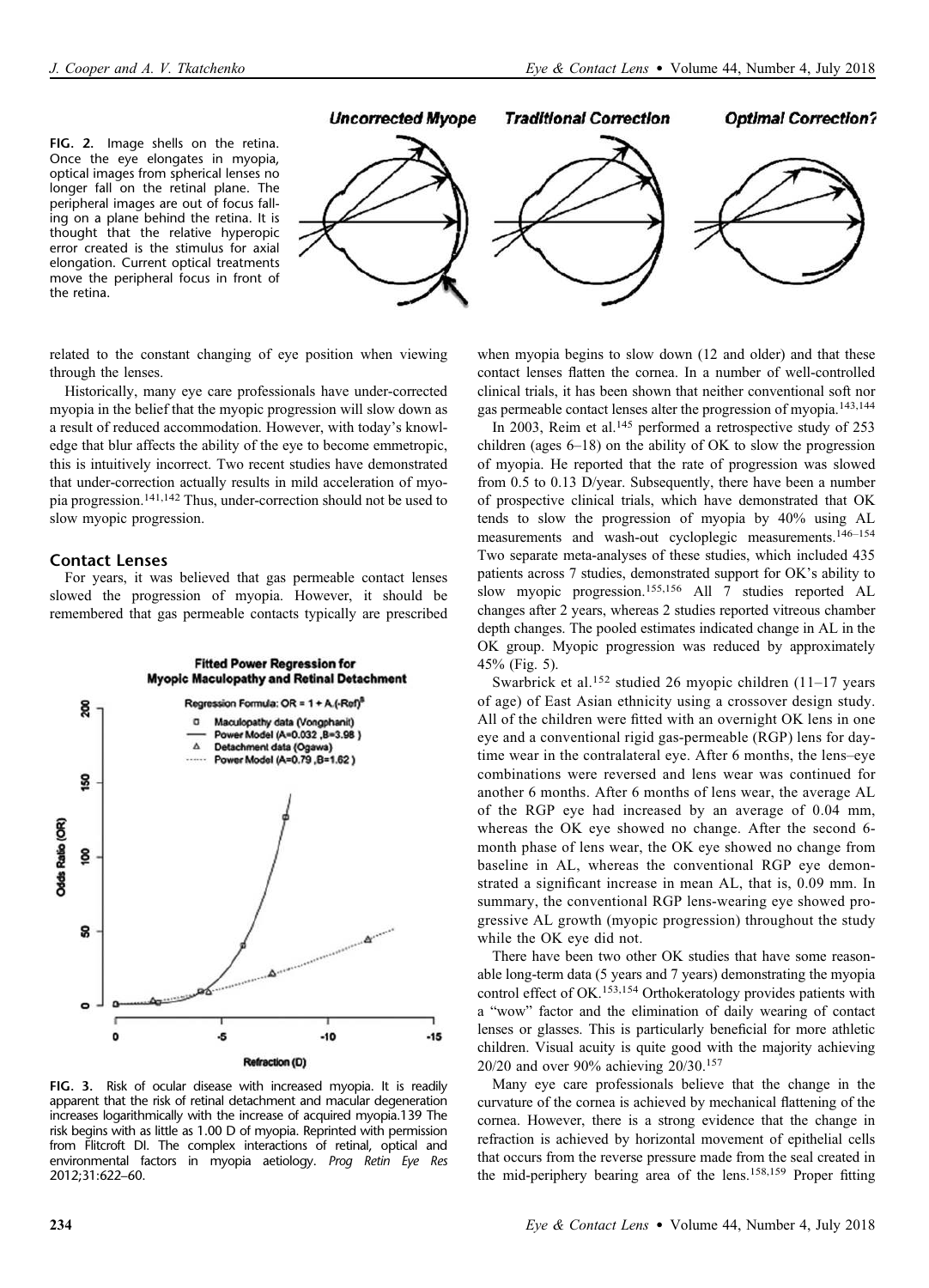A

B

| Refraction                                                                                     |         | <b>Favours MLs</b> |     |                     | <b>Favours SVLs</b> |     |                     | Mean Difference            | Mean Difference                  |
|------------------------------------------------------------------------------------------------|---------|--------------------|-----|---------------------|---------------------|-----|---------------------|----------------------------|----------------------------------|
|                                                                                                | Mean    |                    |     | SD Total Mean       |                     |     | SD Total Weight     | IV. Random, 95% CI         | N. Random 95% CI                 |
| Cheng 2010                                                                                     | $-0.96$ | 0.62               | 48  | $-1.56$             | 0.62                | 38  | 9.7%                | $0.59$ [0.33, 0.85]        |                                  |
| Edwards 2002                                                                                   | $-1.12$ | 0.67               | 121 | $-1.26$             | 0.74                | 133 | 13.0%               | $0.14$ $[-0.03, 0.31]$     |                                  |
| <b>Fulk 2000</b>                                                                               | $-0.99$ | 0.68               | 36  | $-1.24$             | 0.65                | 39  | 8.5%                | $0.25$ [-0.05, 0.55]       |                                  |
| Gwiazda 2003                                                                                   | $-1.28$ | 0.91               | 229 | $-1.48$             | 0.92                | 233 | 13.2%               | 0.20 (0.03, 0.37)          |                                  |
| Hasebe 2008                                                                                    | $-0.89$ | 0.41               | 46  | $-1.2$              | 0.51                | 44  | 12.3%               | $0.31$ [0.12, 0.50]        |                                  |
| Leung 1999                                                                                     | $-0.72$ | 0.43               | 36  | $-1.23$             | 0.51                | 32  | 11.0%               | 0.51 [0.28, 0.74]          |                                  |
| Parssinen 1989                                                                                 | $-1.67$ | 0.9                | 79  | $-1.48$             | 0.9                 | 79  | 9.2%                | $-0.19[-0.47, 0.09]$       |                                  |
| Shih 2001                                                                                      | $-1.19$ | 0.55               | 61  | $-1.4$              | 0.7                 | 61  | 11.1%               | $0.21$ $[-0.01, 0.43]$     |                                  |
| Yang 2009                                                                                      |         | $-1.24$ 0.56       | 74  | $-1.5$              | 0.67                | 75  | 12.0%               | $0.26$ [0.06, 0.46]        |                                  |
| Total (95% CI)                                                                                 |         |                    | 730 |                     |                     |     | 734 100.0%          | $0.25$ [0.13, 0.38]        |                                  |
| Heterogeneity: Tau <sup>2</sup> = 0.02; Chi <sup>2</sup> = 23.32; df = 8 (P = 0.003); P = 66%  |         |                    |     |                     |                     |     |                     |                            |                                  |
| Test for overall effect $Z = 4.03$ (P < 0.0001)                                                |         |                    |     |                     |                     |     |                     |                            | $-0.5$<br>0.5<br>$\cdot$ 1       |
|                                                                                                |         |                    |     |                     |                     |     |                     |                            | Fayours MLs Fayours SVLs         |
| <b>Axial length</b>                                                                            |         | <b>Favours MLs</b> |     | <b>Favours SVLs</b> |                     |     |                     | Mean Difference            | <b>Mean Difference</b>           |
|                                                                                                | Mean    | <b>SD</b>          |     | Total Mean          | <b>SD</b>           |     | <b>Total Weight</b> | IV, Random, 95% CI         | N. Random, 95% CI                |
| Cheng 2010                                                                                     | 0.41    | 0.28               | 48  | 0.62                | 0.26                | 38  | 14.7%               | $-0.21$ $[-0.32, 0.10]$    |                                  |
| Edwards 2002                                                                                   | 0.61    | 0.24               | 121 | 0.63                | 0.28                | 133 | 21.9%               | $-0.02$ $[-0.08, 0.04]$    |                                  |
| <b>Fulk 2000</b>                                                                               | 0.4     | 0.36               | 36  | 0.49                | 0.29                | 39  | 11.1%               | $-0.09$ $[-0.24, 0.06]$    |                                  |
| Gwiazda 2003                                                                                   | 0.64    | 0.3                | 229 | 0.75                | 0.31                | 233 | 23.1%               | $-0.11$ $-0.17$ . $-0.05$  |                                  |
| Leung 1999                                                                                     | 0.46    | 0.27               | 36  | 0.74                | 0.39                | 32  | 10.0%               | $-0.28$ $[-0.44, -0.12]$   |                                  |
| <b>Shh 2001</b>                                                                                | 0.49    | 0.23               | 61  | 0.59                | 0.23                | 61  | 19.2%               | $-0.10[-0.18, -0.02]$      |                                  |
| Total (95% CI)                                                                                 |         |                    | 531 |                     |                     |     | 536 100.0%          | $-0.12$ [ $-0.18, -0.05$ ] |                                  |
| Heterogeneity: Tau <sup>2</sup> = 0.00; Chi <sup>2</sup> = 14.46, df = 5 $P = 0.01$ ); P = 65% |         |                    |     |                     |                     |     |                     |                            |                                  |
| Test for overall effect $Z = 3.63$ (P = 0.0003)                                                |         |                    |     |                     |                     |     |                     |                            | $-0.5$<br>$-0.25$<br>0.25<br>0.5 |
|                                                                                                |         |                    |     |                     |                     |     |                     |                            | Farours SVLs<br>Farours MLs      |

FIG. 4. Meta-analysis of progressives and bifocal spectacle lenses. Meta-analysis<sup>139</sup> of 9 clinical trials in which progressive additional and bifocal spectacle lenses (MFL) are compared with single-vision lenses (SVL) using spherical equivalent (A) and axial length (B). Mean difference between SVL and MFL was 0.25 D per year and in those that reported axial length changes, the difference was 0.012<br>mm.<sup>137,244–251</sup> The benefit of MFL was greater in Asian versus white children (0.32 D vs. 0.10 D) and/or those that initially had a higher baseline refraction. (Less than 3 D at baseline  $= 0.16$  D vs. greater than 3 D at baseline 0.39 D). It should be noted that these findings were not replicated in an analysis of 16 treatment protocols for myopia.<sup>243</sup> Reprinted with permission from Li SM, Ji YZ, Wu SS, et al. Multifocal versus school-age children: a meta-analysis. Surv Ophthalmol 2011;56:451-60.

requires a  $20$ - $\mu$ m postlens/precorneal tear film. The most significant complaints found with OK are halos secondary to the spherical aberration, which also reduces visual acuity and contrast sensitivity, or discomfort from the lenses.<sup>160</sup>

The true risk of infection with OK is unknown.<sup>161</sup> Any risk from infection in a voluntary treatment program that involves children must be weighed against the potential benefit of future reduction of ocular complications such as retinal detachment and macular degeneration. The best estimate of the risk of microbial keratitis (MK) from OK is slightly less than from extended wear of contact lenses. The overall rate is 7.7 per  $10,000$  years of wear.<sup>162</sup> This compares to 1.4 per 10,000 patient years of wear in nonwearers, 11.9 per 10,000 patient years of wear in silicone hydrogel daily wearers, and 20 per 10,000 patient years of wear in soft contact lens extended wear.<sup>163</sup> This is not a surprise because the lenses are on for a maximum of 8 to 10 hr per day compared to 24 hr for extended wear lenses, the lenses are more oxygen permeable than soft lenses, and the surface of the lens is smoother or slipperier than soft lenses, so that a biofilm does not stick to the lens as easily. The incidence of MK is higher in children than adults.<sup>164</sup> The low incidence should not be dismissed; however, the majority of infections can be handled with aggressive antimicrobial therapy. The rare cases that result from Acanthamoeba or Fusarium infection often result in an avoidable damage to the cornea.<sup>165</sup> Thus, proper hygiene and cleaning is imperative. These lenses, like all other contact lenses, should never be soaked in tap water. Because of the nature of the wearing of the lenses at night, there is greater opportunity for the parents to supervise the wearing of these lenses versus regular soft lenses.

The largest effect from OK is achieved in children who have moderate myopia (between 1.25 and 4.0 diopters) and have larger pupils. It is more difficult to get good results with lower (presumed to be because of the lower mid-periphery plus induced) or higher myopia (inability to achieve targeted prescription).154,166–<sup>168</sup> Infrequent corneal infiltrates can be minimized by the use of hydrogenperoxide solutions and mild flattening of the landing zone of the lenses. Published dropout rates are around 20%; however, the children who stay in the program are happier than children fit with traditional contact lenses.<sup>148</sup>

Cho and Cheung<sup>169</sup> evaluated the rebound effect when OK lenses were discontinued by comparing the AL in two groups. Group 1 wore OK lenses for 24 months, discontinued lens wear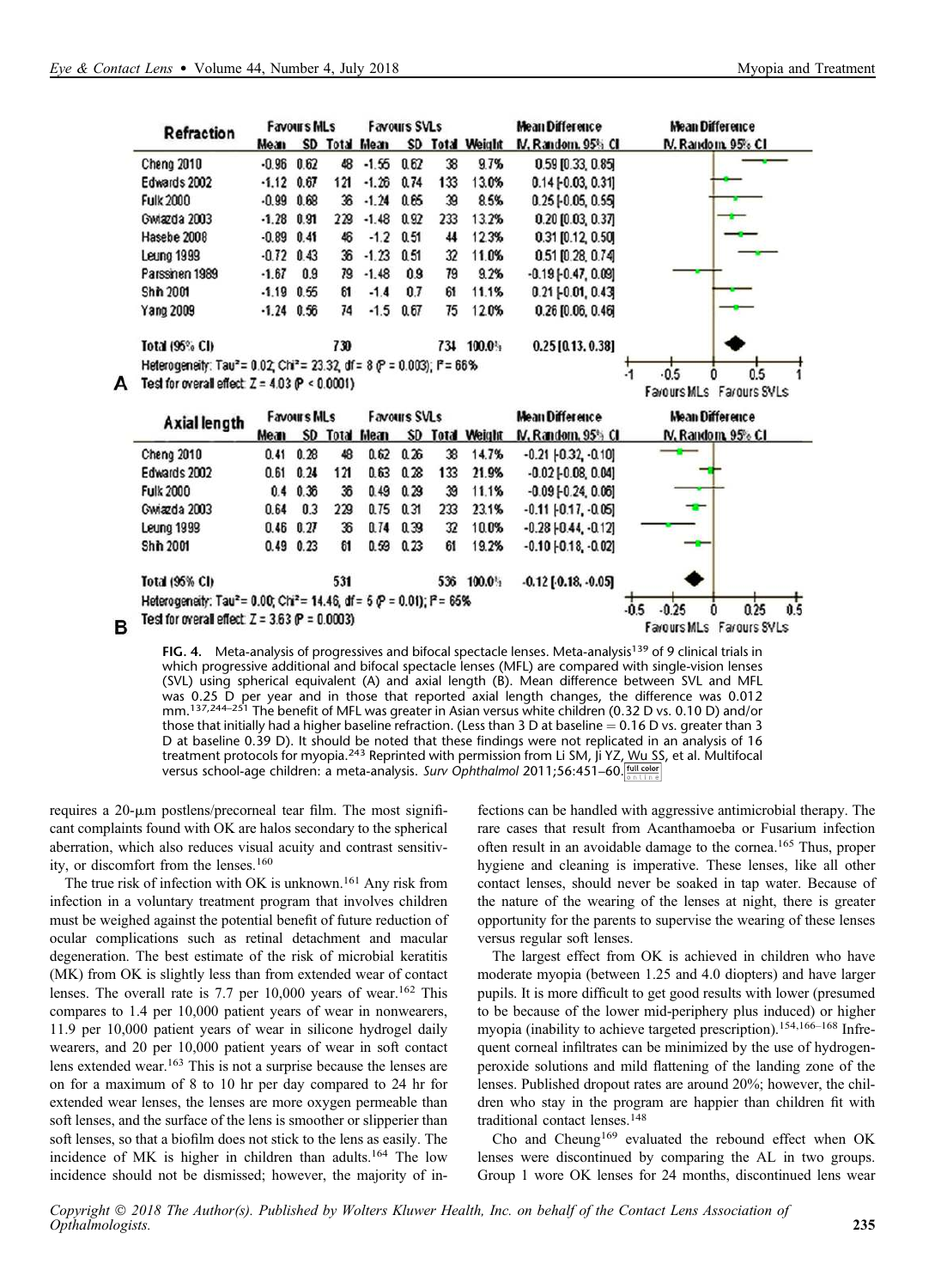

FIG. 5. Meta-analysis of orthokeratology. Meta-analysis of 7 OK studies<sup>155,156</sup> was performed, which included 435 subjects who were aged between 6 and 16 years.148,150,151,241,252–254 Meta analysis found a mean difference between controls and OK patients of 0.26 mm over 2 years. This is a 40% reduction in the progression of myopia. Reprinted with permission from Si JK, Tang K, Bi HS, Guo DD, Guo JG, Wang XR. Orthokeratology for myopia control: A meta-analysis. Optom Vis Sci 2015.

for 7 months, wore SV spectacles (phase I), and then resumed OK lens wear for another 7 months. Group 2 was a control group, which wore spectacles. Stopping OK lens wear resulted in a more rapid increase in AL as compared to those wearing spectacles during the initial 2-year myopia control study (rebound effect). Axial elongation slowed again when OK was resumed. This study suggests that there is a rebound effect with OK lenses.

Recently, there has been renewed increased interest in the use of soft lenses to create similar optics as OK.170–<sup>176</sup> To design an optically similar lens, one would need to manufacture a multifocal lens with a distance center. Smaller optic zones are preferable because the larger the retinal area stimulated with strong plus lenses, the greater the effect in slowing the progression of myopia. Walline et al.<sup>175</sup> fit 40 children with soft multifocal contact lenses (Proclear Multifocal "D"; CooperVision, Fairport, NY) with a +2.00 D add power and compared them to a historical age-matched control group of SV distance lens wearers. The adjusted mean progression of myopia at 2 years was  $-1.03\pm0.06$  D for the SV contact lens wearers and  $-0.51\pm0.06$ D for the soft multifocal contact lens wearers  $(P<0.0001)$ . The adjusted mean axial elongation was  $0.41 \pm 0.03$  and  $0.29\pm0.03$  mm for the SV and soft multifocal contact lens wearers, respectively  $(P<0.0016)$ . Soft multifocal contact lens wear resulted in a 50% reduction in the progression of myopia and a 29% reduction in axial elongation during the 2-year treatment period. One may question Walline's findings, however, because they were compared to a historical control. In addition, it is well known from the COMET studies that the greatest myopia-controlling effect of any intervention happens in the first year. Lastly, there are no data on discontinuing the lenses with possible rebound effects.

In a recent study, children, who were found to have myopic progression after 1 year of traditional contact lens or spectacle use, were placed in 1 of 3 groups: (1) radial refractive gradient (SRRG) contact lenses, (2) OK, and (3) a SV glasses.<sup>176</sup> The SRRG is an experimental soft contact lens with a distance center and high plus in the mid-periphery. After 2 years, the mean myopia progression values for the SRRG, OK, and SV groups were  $-0.56$ ,  $-0.32$ , and  $-0.98$  D, respectively. This represents a reduction in myopic progression of 43% and 67% for the SRRG and OK groups as compared to the SV group. In addition, the AL increase was less by 27% and 38% in the SRRG and OK groups as compared to the SV group. Although these results are encouraging, the SRRG lens is not currently commercially available. In a different study, Aller et al.<sup>177</sup> used an Acuvue Bifocal (Johnson & Johnson, Jacksonville, FL) center distance bifocal soft contact lens in selected myopic esophoric patients and achieved almost a 70% reduction of myopia after 1 year, but the applicability of this finding outside of esophoric patients is not known. A meta-analysis (Fig. 6), which included 587 subjects, from 8 studies found that concentric ring and distance centered multifocal designs slowed myopia progression by 30% to 38% and 31% to 51% for axial elongation over 24 months.<sup>178</sup> Turnbull et al.<sup>179</sup> performed a retrospective case series analysis of 110 myopic children and reported that multifocal soft lens and OK slowed myopic progression equally, that is, OK before treatment progression  $X=-1.17$  to after treatment  $-0.09$  D/year; dual focus soft contact lens before progression  $X = -1.15$  to after treatment  $-0.10$  D/year. Using a similar retrospective case series analysis as was used by Turnbull et al.,<sup>179</sup> Cooper et al.<sup>180</sup> performed a retrospective case series of 32 myopic children and reported that a center distance extended depth of focus soft multifocal contact lens design slowed myopic progression with before progression  $X = -0.85$  D to after treatment  $-0.04$  D/year right eye and before progression  $X = -0.90$ D to after treatment  $-0.04$  D/year left eye.

Figure 6 presents a meta-analysis of the use of soft multifocal contact lenses to slow the progression of myopia.<sup>178</sup>

#### Pharmaceutical Agents

In addition to manipulating visual input with lenses to control myopia, atropine has been shown to slow the progression of the disease. Atropine was first used by Wells in 1900 to stop the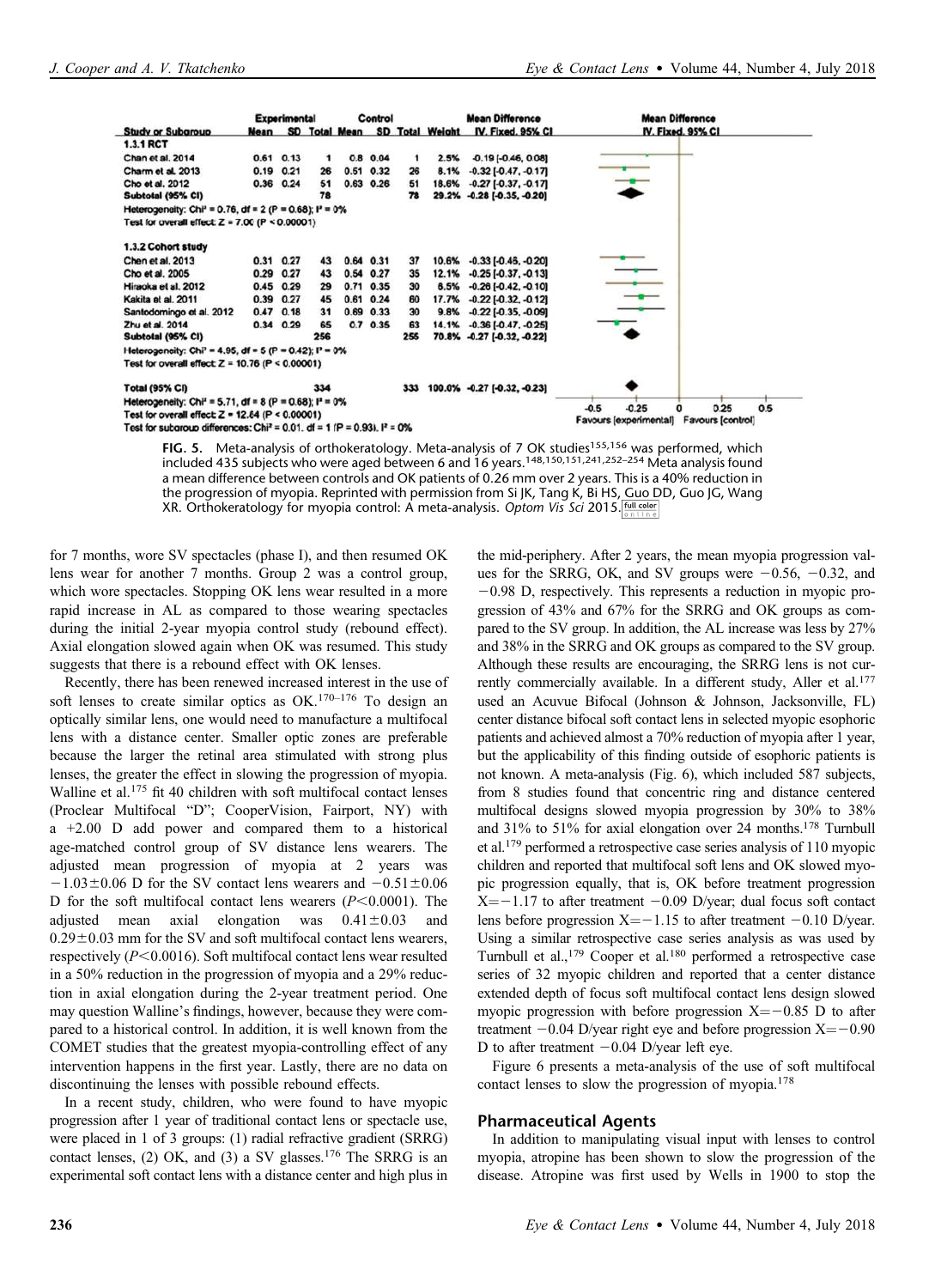

FIG. 6. FIG. 6. Meta-analysis of multifocal contact lenses. Meta-analysis,<sup>178</sup> which included eight studies published between 1999 and 2016, that compared single-vision soft lenses with both concentric ring bifocal soft contact lenses (CCML)<sup>170,177,255–257</sup> and peripheral add soft contact lenses (MCL).<sup>171,175,176</sup> There was less myopia progression with both lenses (the CCML had a weighted mean difference [WMD] of 0.31 D and reduced axial elongation WMD of –0.12 mm, whereas MCL had a WMD of 0.22 D and less axial elongation of 0.10 at the end of 1 year). This represented a 31% reduction of progression with the CCML and 51% reduction with MCL. Axial length reduction was also noted: 38% with the CCML and 51% with MCL after 2 years. Reprinted with permission from Li SM, Kang MT, Wu SS, et al. Studies using concentric ring bifocal and peripheral add multifocal contact lenses to slow myopia progression in school-aged children: a meta-analysis. Ophthalmic Physiol Opt 2016. **[full color]** 

progression of myopia by "paralyzing" accommodation. Analysis of a number of retrospective studies using atropine has shown that 1% atropine tends to slow the progression of myopia by almost 80% (Table 1).181–<sup>193</sup> The effect is by a nonaccommodative mechanism,70,80,194 because a number of studies have shown that atropine inhibits AL: in animals that have no accommodative mechanism<sup>195</sup>; when the optic nerve has been cut thus eliminating feedback necessary for accommodation<sup>74</sup>; or when regionally induced AL changes occur from blur.<sup>71</sup> Though the exact mechanism by which atropine inhibits myopia progression is unknown, multiple studies have indicated that atropine has an effect altering the sclera.<sup>196–198</sup> It has, also, been suggested that ultraviolet (UV) light (secondary to pupil dilation) may increase collagen cross-linking within the sclera, thereby slowing scleral growth.<sup>199</sup>

The most common complaints when using atropine, however, are pupil dilation and temporary paralysis of accommodation. These issues can be mitigated by photochromic, PAL glasses. There have been, also, some concerns of increased UV exposure and long-term retinal damage.<sup>200</sup> However, UV exposure (other than oblique rays) can be reduced by the use of UV coatings on the lenses, and the lost accommodation can be mitigated by the use of PALs. Besides enjoying a good safety profile with long-term clinical use, $201$  Electroretinogram results (which are a sensitive indicator for early retinal damage) are normal in patients using atropine for a long term.  $81,201-203$  In the 2-year ATOM study  $(N=400)$ , there were no serious adverse effects. Reasons for withdrawal included: allergic or hypersensitivity reactions, discomfort (4.5%), glare (1.5%), blurred near vision (1%), logistical difficulties (3.5%) and others (0.5%). Similar minimal adverse rates have been reported by other atropine studies. The use of 1% atropine seems to have its strongest effect in year one. Many of these earlier studies demonstrated long-term effectiveness of atropine<sup>186,189,192</sup> (Table 1). Chiang et al.<sup>204</sup> studied the effect of 1% atropine used once a week for 1 month to 10 years. They reported a mean progression rate of 0.08 D/year in the compliant group and 0.23 D/ year in the partially compliant group.

Chua et al.<sup>205</sup> (ATOM1) studied the effect of 1% atropine in a group of 400 children (13.5% dropout rate) where one group received atropine, whereas the other group received a placebo. Only one eye of each child was chosen for treatment. The mean progression in the control eye after 2 years was 0.6 D/year and in the atropine-treated eye was 0.14 D/year. This represents a 77% reduction in the progression of myopia. Furthermore, the AL measurements in the eyes, which received atropine, remained essentially unchanged (0.02 mm over 2 years). There were no serious adverse events with the atropine being well tolerated. Figure 7 depicts the percentage of progression in patients on 1% atropine versus control.

There have been a number of studies that evaluated the relationship of dosage of atropine to the reduction of progression. Shih et al.<sup>206</sup> evaluated the effect of different doses of atropine on 200 children (6–13 years of age) who were randomly prescribed one drop of 0.5%, 0.25%, or 0.1% atropine, or 0.5% tropicamide (control group) in both eyes nightly. The mean progression of myopia was  $0.04 \pm 0.63$  D/year in the 0.5% atropine group,  $0.45\pm0.55$  D/year in the 0.25% atropine group, and  $0.47\pm0.91$ D/year in the 0.1% atropine group, as compared to  $1.06 \pm 0.61$ D/year in the control group. At the end of the 2-year treatment period, 61% of children in the 0.5% atropine group, 49% in the 0.25% atropine group, and 42% in the 0.1% atropine group had no myopic progression (Fig. 8). In another study, the concentration of atropine was varied from winter (0.5%) to summer (0.1%) based on the assumption that myopia progresses less during the summer. This allowed children to have less pupillary dilation during the summer months when the sunlight and photophobia is the greatest.<sup>207</sup> This regimen slowed myopic progression by 77%. Fang et al.<sup>208</sup> evaluated the efficacy of 0.025% atropine to prevent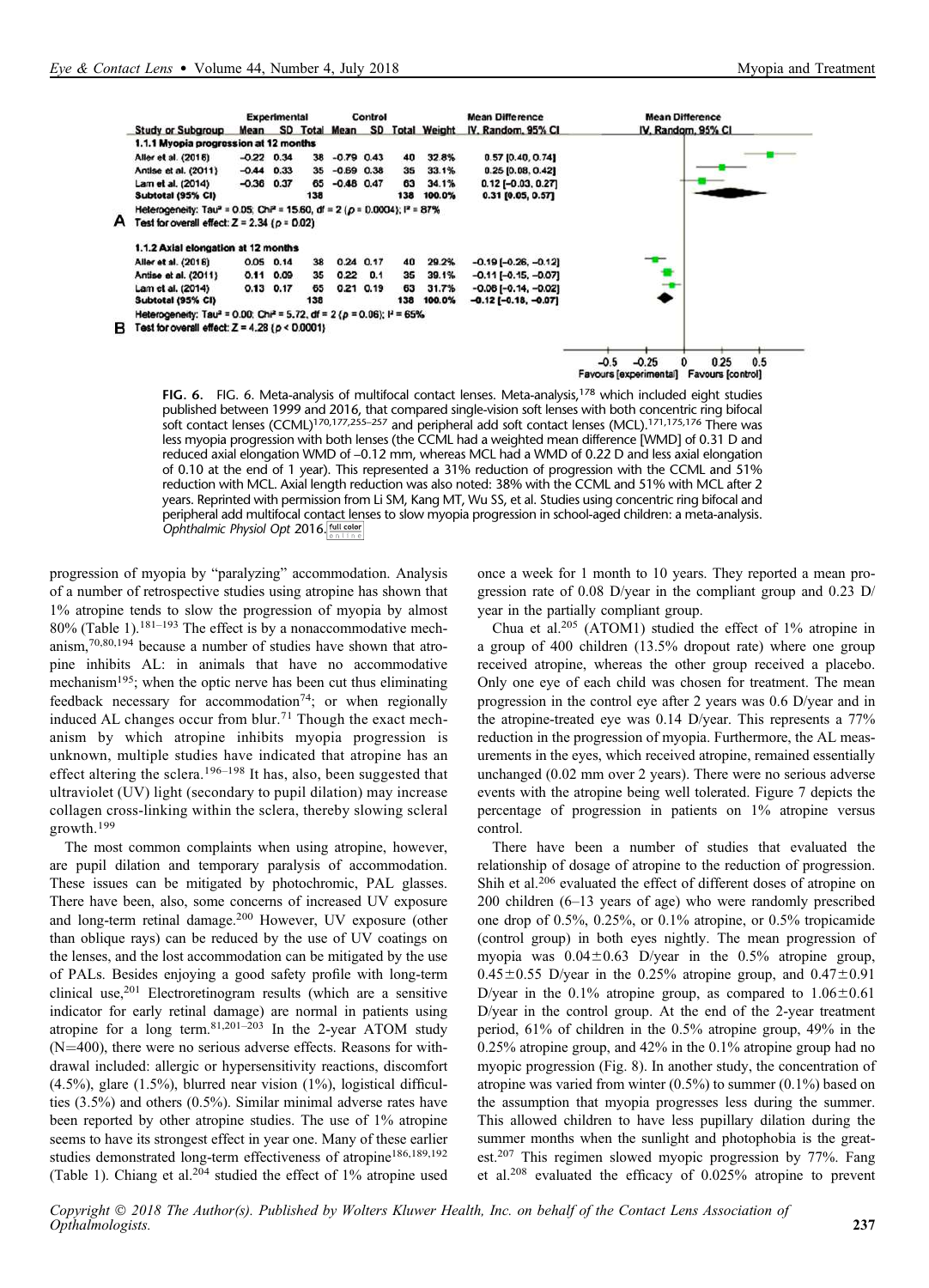| Author                           | No. of Children<br>Completed Study                                             | Length<br>of<br>Study | Treatment                                 | Control Group (Mean Progression)                                                                                               | Atropine Group (Mean Progression)                                                                                    |
|----------------------------------|--------------------------------------------------------------------------------|-----------------------|-------------------------------------------|--------------------------------------------------------------------------------------------------------------------------------|----------------------------------------------------------------------------------------------------------------------|
| $Gimbel,$ <sup>181</sup><br>1973 | 594                                                                            | 3 yrs                 | Atropine 1%<br>qhs                        | $0.41$ D/yr                                                                                                                    | $0.14$ D/yr                                                                                                          |
| Kelly et al., 182<br>1975        | 282                                                                            | 3 yrs                 | Atropine 1%<br>qhs                        | $0.51$ D/yr                                                                                                                    | $+0.58$ D/yr                                                                                                         |
| Kelly et al., 182<br>1975        | 168                                                                            | $2-8$ yrs             | Atropine 1%<br>qhs                        | Change in myopia: no change or improved:<br>2%; -0.75 D: 14%; 1.00 to 1.75 D: 35%;<br>2.00 to 2.75 D: 22%; 3.00 D: 27%         | Change in myopia: no change or improved:<br>47%; -0.75 D: 34%; 1.00 to 1.75 D: 8%;<br>2.00 to 2.75 D: 7%; 3.00 D: 1% |
| Sampson, 184<br>1979             | 100                                                                            | 1 yr                  | Atropine 1%<br>ghs and<br>bifocal<br>2.25 | No control                                                                                                                     | Change in myopia: $-0.25$ to $+0.50$ D: 79%;<br>+0.75 D to +1.00 D: 15%; >+1.00 D: 6%                                |
| Bedrossian, 186<br>1979          | 90 children on atropine 4 yrs<br>(62 followed for 2 yrs,<br>28 followed for 4) |                       | Atropine 1%<br>in only<br>eye             | $-0.82$ D/yr                                                                                                                   | $+0.21$ D/yr                                                                                                         |
| Gruber, 188<br>1985              | 200                                                                            | $1 - 7.5$<br>yrs      | Atropine 1%<br>qhs                        | $-0.28$ D/Y                                                                                                                    | $-0.11$ D/yr                                                                                                         |
| Brodstein, 189<br>1984           | 399                                                                            | $1-9$ yrs             | Atropine 1%<br>ghs and<br>bifocal<br>2.25 | $-0.34$ D/Y                                                                                                                    | $-0.12$ D/yr                                                                                                         |
| Brenner, 190<br>1985             | 79                                                                             | $1-9$ yrs             |                                           | No control                                                                                                                     | $-0.20$                                                                                                              |
| Yen et al., 191<br>1985          | 96                                                                             | 1 yr                  | Atropine 1%<br>ghs and<br>bifocal<br>2.25 | $-0.91$ D/Y; change in myopia: no change:<br>6.25%; $<$ or = -0.50 D: 31.25%; -0.51 to<br>$-1.0$ D: 31.25%; $> -1.0$ D: 31.25% | $-0.22$ D/Y; change in myopia: no change:<br>56%; $<$ or = -0.50 D: 22%; -0.51 to<br>$-1.0$ D: 19%; $>-1.0$ D: 3%    |

|  | <b>TABLE 1.</b> Retrospective Studies of Atropine 1% to Slow Myopic Progression |
|--|---------------------------------------------------------------------------------|
|  |                                                                                 |

Earlier studies that used atropine 1% demonstrated a 90% reduction in the progression of myopia. The studies varied from 1 to 15 years of follow-up. In the first year, many of the studies found a small but clinically significant reduction in the amount of myopia.<sup>181–191</sup> Reprinted with permission from Cooper J, Schulman E, Jamal N. Current status on the development and treatment of myopia. Optometry 2012;83:179-199.

the development of myopia in a group of children presenting with the signs of myopic progression. There was a 50% reduction in the number of children who converted from emmetropia to myopia. The highest concentration of atropine, which does not cause any symptoms related to pupil dilation or decreased accommodation when atropine is used is  $0.02\%$ .<sup>209</sup>



FIG. 7. Atropine 1% versus control in slowing myopic progression. Data from the ATOM 1 study are pictorially presented and clearly show the effectivity of atropine over control.<sup>205</sup> Seventy percent of the atropine subjects had less than 0.5 D of progression compared with less than 20% of the controls. It is apparent that atropine 1% results in strong control of myopia progression. Reprinted with permission from Cooper J, Schulman E, Jamal N. Current status on the development and treatment of myopia. Optometry 2012;83:179-99.

The ATOM 2 study<sup>200</sup> evaluated various concentrations of atropine, including the one below that threshold, that is, 0.5%, 0.1%, and 0.01%. After 2 years, researchers found that all 3 concentrations slowed the progression of myopia. The mean progression with each concentration (spherical equivalent) was 0.15 D/year  $(0.5\%$  atropine), 0.19 D/year  $(0.1\%$  atropine), and 0.25 D/year  $(0.01\%$  atropine)<sup>210</sup> (Fig. 9). On first glance, the ATOM 2 study suggests that myopic progression was slowed with all concentrations, with similar effects between moderate and low concentrations. However, this conclusion is not justified if one uses AL to measure myopic progression rather than refractive error. Figure 10 depicts the axial change measurements from ATOM 1 and 2 studies combined at the end of 2 years. The ATOM 1 study showed a minimal 0.02 mm change in AL over 2 years of time with the use atropine 1%, whereas the ATOM 2 showed no statistical difference between the placebo and atropine 0.01% group. This is important for two reasons. First, if the primary purpose of slowing myopia progression is to reduce axial elongation which in turn decreases future retinal complications, then the lower concentrations are not nearly as effective as atropine 1%. Second, minimal difference between placebo and atropine 0.01% AL changes versus significant refractive changes between placebo and atropine 0.01% should make the clinician question of the "true effect" of atropine 0.01%. After 2 years, all participants in the ATOM 2 study discontinued

the use of atropine for 1 year. At the end of that year, 24% of the 0.01% group, 59% of the 0.1% group, and 68% of the 0.5% groups in the original ATOM 2 trial progressed more than 0.5 D of myopia and were retreated with 0.01% atropine for an additional 2 years.<sup>211</sup> This rebound effect was much greater with cycloplegic refractions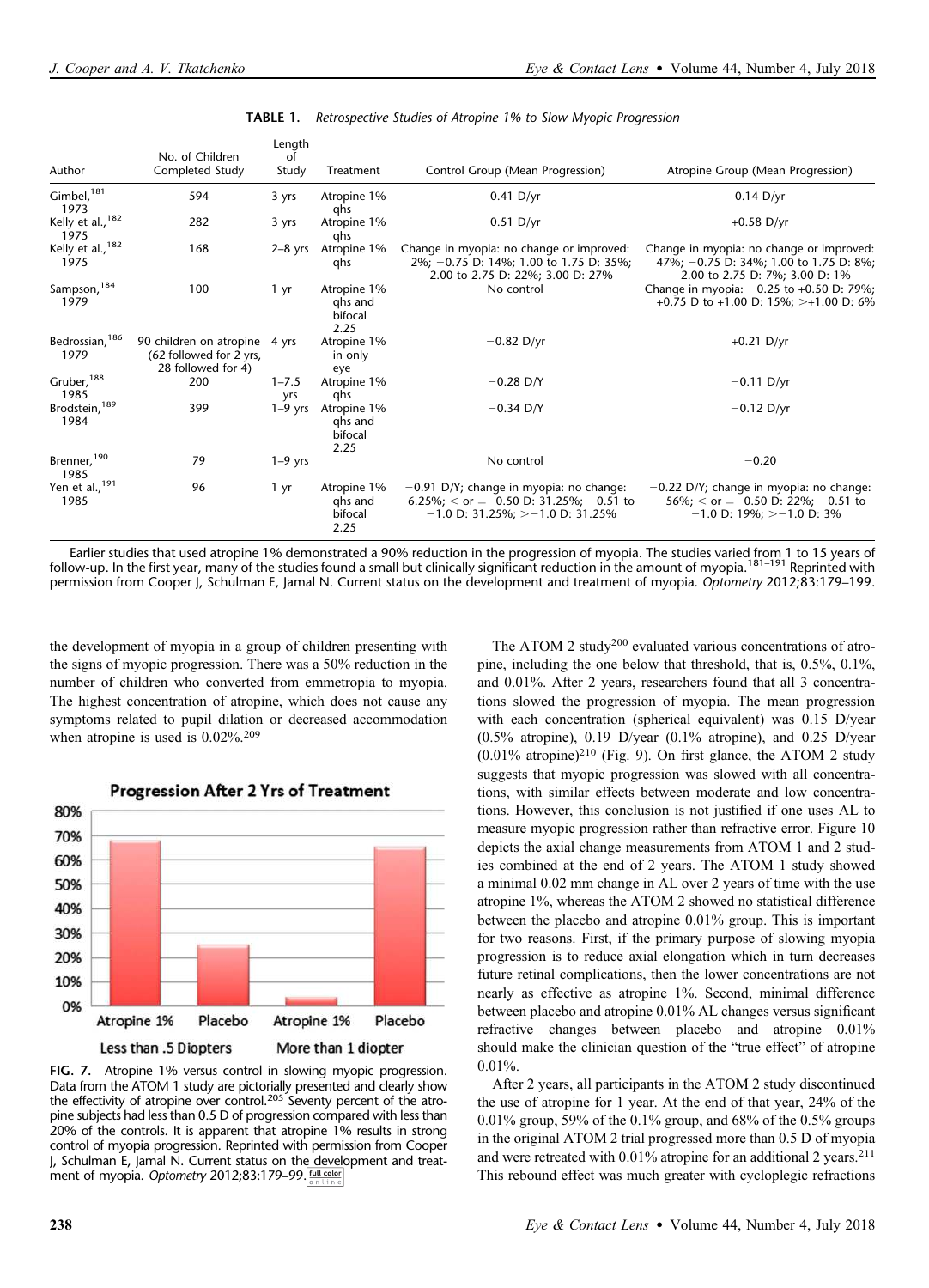

FIG. 8. Myopic progression with various doses of atropine. Shih et al. demonstrated that the ability of atropine to control progression is directly related to concentration.<sup>206</sup> The higher the dosage, the more effective atropine is in slowing the progression of myopia. It is clear that even at a relatively low dosage of atropine 0.01%, there is a clinically effective retardation of the progression of myopia. Reprinted with permission from Shih YF, Chen CH, Chou AC, Ho TC, Lin LL, Hung PT. Effects of different concentrations of atropine on controlling myopia in myopic children. J Ocul Pharmacol Ther 1999;15:85-90.

as compared to AL changes. The "rebound effect" observed in the ATOM studies can be partially explained by the fact that atropine has greater cycloplegic effect than 1% cyclopentolate used for the follow-up refractions, creating an impression that atropine slows the progression of myopia more than it really does in the first year. This creates an impression of the rebound effect, which is, in fact, much smaller than what is observed when doing cycloplegic refractions. Because atropine suppresses the signal for axial elongation, an abrupt stopping of higher dosages would result in faster elongation than discontinuation of lower concentrations. These findings suggest that atropine use should be tapered down rather than be abruptly discontinued.<sup>212</sup>

After stopping the use of atropine drops for 1 year, the patients were re-assessed.<sup>213</sup> It was found that the progression of myopia have resumed in some patients or appeared to have completely stopped in others. Those patients, in whom progression stopped, were presumed to be abated (future data are needed to substantiate this claim), whereas progression continued in others. Those with continued progression after phase 2 were restarted on 0.01% atropine and reassessed 2 years later (total of 5 years).<sup>211</sup> Those who did not progress after the discontinuation phase usually did not progress during the next 2 years of observation. The authors concluded that 0.01% atropine was more effective than the higher dosages in slowing the progression of myopia. A recent meta-analysis suggests that there is no clinical difference between the effectively of low and high concentrations of atropine to slow the progression of myopia.<sup>214</sup> As mentioned previously, this conclusion must be viewed cautiously in light of AL measurements.

# Summary of ATOM 1 & 2



FIG. 9. Progression of myopia during 3 phases of ATOM studies. This graph depicts the cycloplegic refractions (spherical equivalent) in all 3 phases of the ATOM 1 and 2 studies.<sup>212</sup> The first phase was for 2 years during which subjects were randomized to receive various concentrations of atropine (1%, 0.5%). After 2 years, treatment was stopped in all groups for 1 year of time. Those patients still showing more than 0.50 diopters of myopia progression were placed on atropine 0.01% and followed for another 2 years. Reprinted with permission from Chia A, Lu QS, Tan D. Five-year clinical trial on atropine for the treatment of myopia 2: Myopia control with atropine 0.01% eyedrops. Ophthalmology 2016;123:391–99.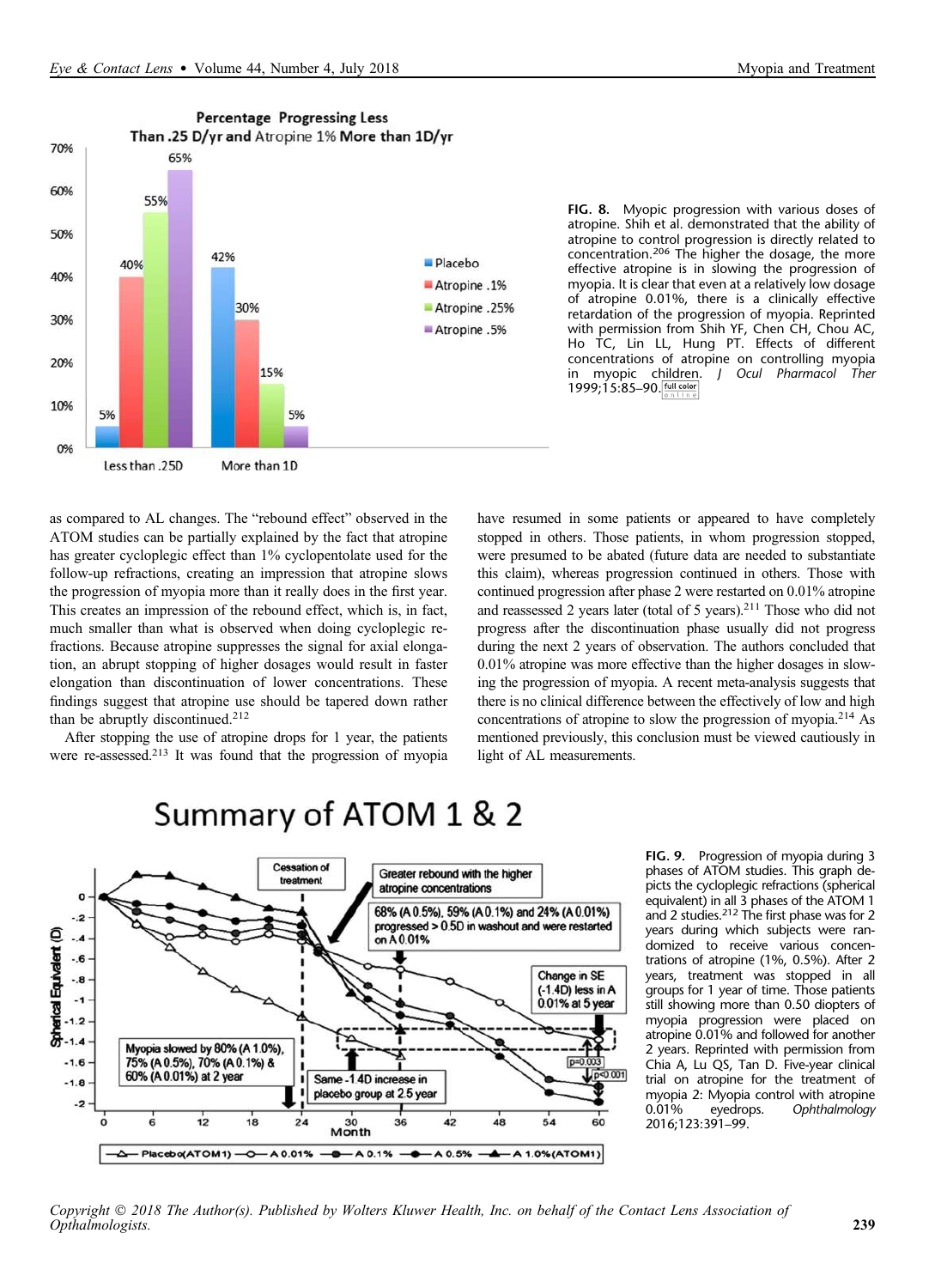

in millimeters (yellow bars going up); spherical equivalent in diopters calculated from the axial length data (red going down); and cycloplegic automated refractor measurements in diopters (green going down) at the end of the 24-month treatment period. The measurements were derived from the ATOM 1 study for atropine 1% and placebo and ATOM 2 for atropine 0.01%, 0.1%, and 0.5%, respectively. It is readily apparent that there is no real difference between axial length measurements after 24 months between placebo and atropine 0.01%; moderate changes with atropine 0.1% and 0.5%; and dramatic changes with atropine 1% (yellow bars). However, the spherical equivalent measurements (green bars), compared with placebo in diopters, show a much greater change over time again being greatest for atropine 1%. The difference between the effect of atropine 0.01% and atropine 1% is not nearly as great as the concentration differences.  $\frac{f_{\text{out}}}{g_{\text{in}} + \ln n}$ 

The rebound results also need to be evaluated with caution: clinicians do not usually put patients on 1% atropine for 2 years and then stop the medication. Patients are usually treated with atropine for many years without interruptions. Studies, in which 1% atropine has been used for many years, found that atropine did not lose its effectiveness over the long run. The subjects who were least affected by the atropine treatment had the following characteristics: (1) 2 myopic parents, (2) developed myopia earlier, and (3) progressed more than the average of 0.66 D/year.

The 5 years of data suggest that 0.01% atropine was more effective (and with fewer side effects) in slowing progression of myopia compared with higher concentrations of the drug. One must keep in mind, however, that in normal clinical practice, atropine treatment is typically continued for more than 2 years without interruption. In summary, these findings suggest that myopia did not progress with 0.01% atropine in the first 2 years of the study. Myopia did not progress once treatment was stopped (discontinuation phase), and individuals no longer needed further treatment to slow myopia.

Those who progressed more than 0.5 D, when atropine was discontinued, were more likely to have been on a higher dosage and needed further treatment. These data suggest that over the long run, 0.01% atropine is more effective than higher concentrations and causes minimal symptoms secondary to pupillary dilation or loss of accommodation, and the 0.01% concentration can be used for 5 years and then stopped. If progression recurs, treatment with 0.01% atropine can be resumed. If higher concentrations of atropine are required atropine 0.02% may be tried, the treatment should be stopped gradually by tapering down the concentration of the drug.<sup>209</sup> The ATOM 2 study does provide compelling support to begin treatment of myopia with 0.01% atropine, but our clinical experience is that it might be less effective than suggested. In addition, if one uses AL measurements rather than refractive error to monitor effectively of 0.01% atropine versus control to slow myopic progression, it is apparent that there is no difference between the 2 treatment arms.

## Time Spent Outdoors

Several recent studies suggest that time spent outdoors slows both onset and progression of myopia in children.215–<sup>224</sup> It was also found that the effect of outdoor activities on myopia is not necessarily related to physical activity and that the shear exposure to outdoor environment has therapeutic effect.<sup>217</sup> These findings triggered a number of investigations trying to pinpoint the exact factor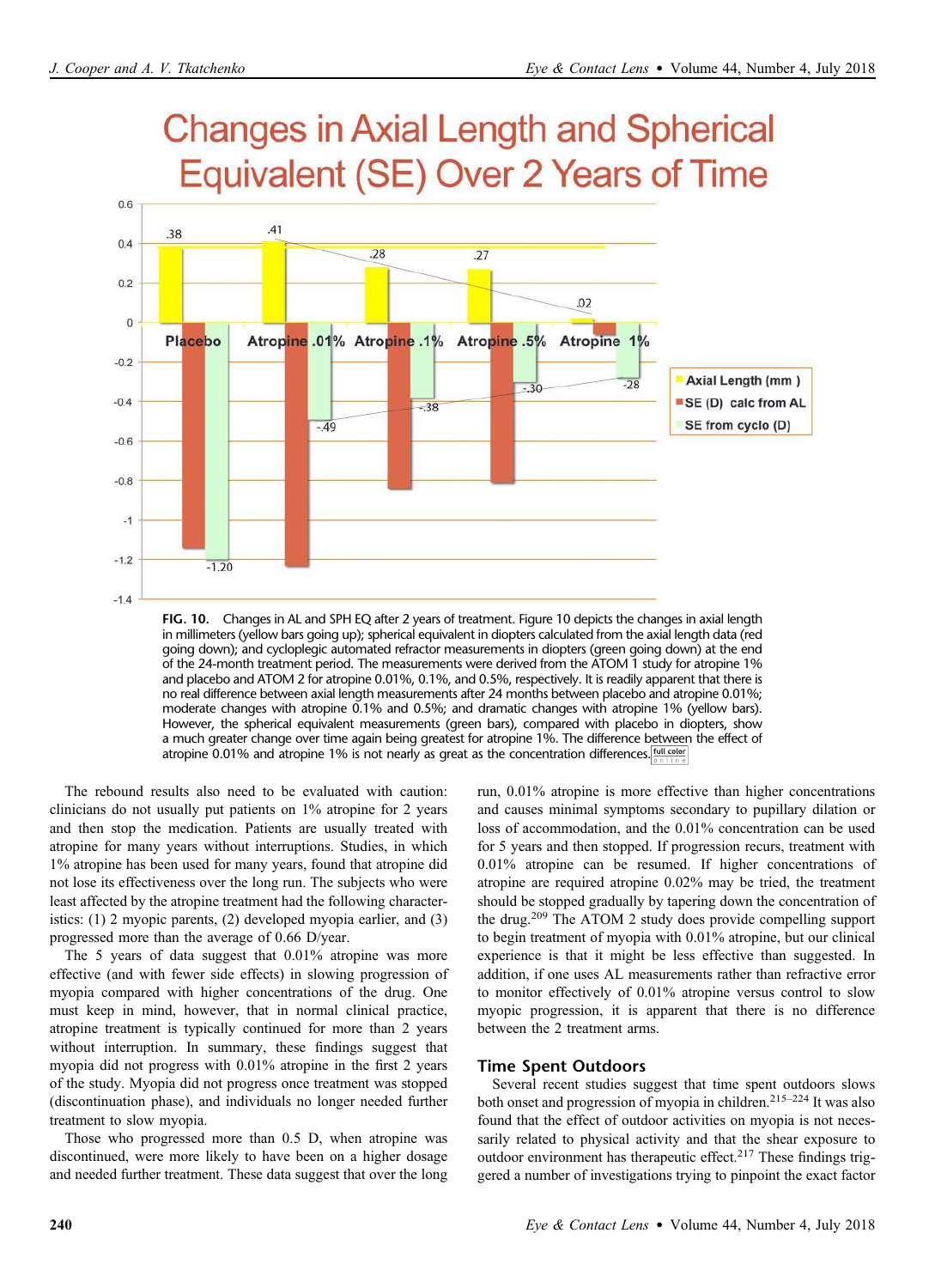

Meta Analysis of Tx for Myopia

FIG. 11. Meta-analysis of 16 different treatments. A meta-analysis<sup>243</sup> of 16 different treatments for myopia was performed using a comparison with either placebo or single-vision spectacle lenses with the following: high-dose atropine (refraction change: 0.68; axial length change –0.21); moderate-dose atropine (refraction change: 0.53; axial length change: –0.21); low-dose atropine (refraction change: 0.53 axial length change: –0.15); pirenzepine (refraction change: 0.29; axial length change: –0.09); OK (axial length change: -0.15); multifocal contact lenses (axial length change: -0.11); and progressiveaddition spectacle lenses (refraction change: 0.14 axial length change). Reprinted with permission from Huang J, Wen D, Wang Q, et al. Efficacy comparison of 16 interventions for myopia control in children: A network meta-analysis. Ophthalmology 2016;123:697-708.

(s) responsible for the effect of outdoor activities on myopia. Several studies suggested that exposure to brighter light, increased levels of vitamin D, increased levels of dopamine, or UV light by itself are responsible for the effect of outdoors on myopia onset and progression.225–<sup>234</sup> However, further studies essentially ruled out the role of vitamin D and UV light in the inhibition of myopia development by exposure to outdoors.<sup>235,236</sup>

Recently Torii et al.<sup>234</sup> demonstrated that violet light (VL) (360–400 nm wavelength) suppresses myopia progression in chicks and humans. They retrospectively measured the AL elongation among myopic children, who wore either VL blocked eyeglasses or one of two types of contact lenses (partially VL blocking and VL transmitting). They found that the VL transmitting contact lenses suppressed myopia progression more than VL blocking lenses. They suggested that because VL exposure is limited by UV protection from being indoors; filtered out UV by panel window glass; and filtered out UV by glasses, some contact lenses and sunglasses that increased VL exposure may be a preventive strategy against myopia progression.

There is, also, evidence that increasing the illumination in classrooms decreases the incidence of myopia.<sup>237</sup> Bright light was also shown to inhibit form-deprivation myopia and reduce lens-induced (defocus-induced) myopia in animal studies.227–<sup>231</sup> However, there is no information whether bright light might have caused animals to close their eyes because of photophobia caused by high light intensity, thus, reducing visual input. Moreover, studies that assessed the effect of outdoors on myopia did not take into

| Treatment                    | Meta  | Cooper |
|------------------------------|-------|--------|
| <b>Atropine high dosage</b>  | 65%   | 85%    |
| Atropine moderate dosage     | 65%   | 76%    |
| <b>Atropine low dosage</b>   | 45%   | 60%    |
| Ortho K                      | 45%   | 45%    |
| Mulfifocal soft contact lens | 33%   | 40%    |
| Progressive Lens/Bifocals    | 12%   | 16%    |
| Single Vision                | 0%    | 0%     |
| <b>Undercorrection</b>       | $-9%$ | $-8%$  |

FIG. 12. Percentage of reduction of myopia progression with various treatments. Calculated percentage of reduction of progression of myopia for each treatment. Meta-analysis numbers<sup>243</sup> were used to calculate the reduction in progression. Meta-analysis only included prospective clinical trials. Cooper et al.<sup>81</sup> previously calculated the reduction in progression from all published studies without regard to methodology.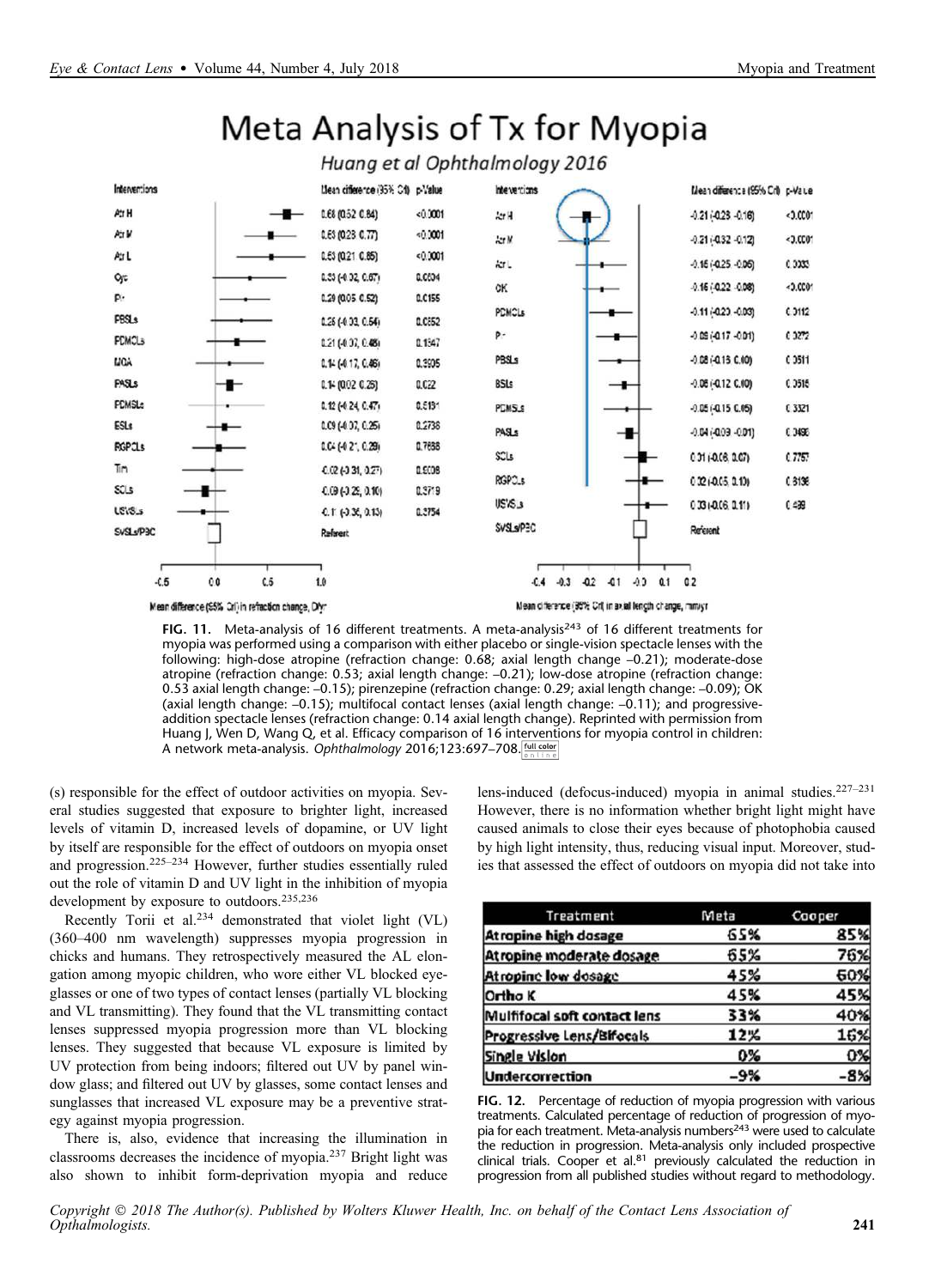account the use of sunglasses in bright light, which would reduce the importance of bright light exposure and emphasize other factors. Such factors would be the overall substantial differences in the visual environment between indoors and outdoors.<sup>238</sup> The indoor activities create far more hyperopic defocus (causing myopia) across the entire surface of the retina than any outdoors activities. Outdoor activities essentially eliminate any defocus across the entire visual field that serves as a stop signal for the eye growth (thus, inhibiting development of myopia). Brighter light intensity also leads to pupil constriction and increased depth of focus, which reduces optical blur and increases contrast. Change in contrast, in turn, would affect the function of amacrine cells, which might explain the role of dopamine in myopia development in animal models. Although the exact mechanism responsible for the effect of outdoor activities on myopia is unknown, spending more time outdoors clearly has a substantial therapeutic effect on myopia onset and possibly progression. Therefore, it should be recommended that children, especially those who have two myopic parents or show signs of myopia development or progression, spend more time outdoors as preventive measure of developing myopia.

## CONCLUSIONS

In summary, there is strong evidence that myopia is a result of an interaction between genes and environment and can be slowed by a variety of treatments. Parents should be aware of what is and is not effective including the risks and benefits associated with each treatment option (Figs 11 and 12). Despite none of these interventions having FDA approval/clearance at this time to treat myopia progression, we believe that with informed consent, an appropriate treatment plan should be instituted. Today, treatment preferences seem to vary by country and profession. More eye care professionals in China advocate the use of OK; whereas in Taiwan and Singapore, more advocate atropine; and in the United States, some eye care professionals prescribe soft multifocal contact lenses, and/ or advocate OK and some ophthalmologists advocate atropine. In Taiwan, over 60% of the children with myopia are on atropine.<sup>239</sup> Recently, there are data supporting the additive effects of optically correcting myopic children with OK and low dosages of atropine, that is, after a year in the study "OK only patients" increased AL by 0.19 mm, whereas "OK and atropine" increased AL by 0.09 mm.<sup>240</sup> Because they use different stop mechanisms, it is not surprising that their effects are additive. There is obviously the need for more studies into the mechanisms of myopia and refractive eye development, but the future is encouraging.

Ongoing research already provided some insights into molecular pathways underlying myopia and could be expected that it will soon produce new drug targets and drugs for treatment of myopia. In the meantime, children who have high-risk factors (myopia first noted around 4 or 5 years. with aggressive progression and parental myopia) should probably be started with 1% atropine. One might consider the prophylactic use of atropine 0.01% in children with a strong risk of development of myopia, that is, 2 parents being myopic and decreasing hyperopia of 0.5 D/year. On the other hand, children who become myopic after the age of 8 can be treated with 0.01% atropine, soft multifocal contact lenses or OK. In addition, patients with more than 6 diopters of myopia can wear soft multifocal contact lenses or a combination of OK contact lenses and glasses to obtain an effective treatment result.<sup>241</sup> Because soft multifocal contact lenses, OK and low dosage of atropine seem to be equally effective,<sup>242</sup> patient concerns and compliance may help guide treatment selection.

Some children tend to prefer their glasses and thus require atropine. Children who are more athletic usually prefer OK or soft multifocal contact lenses. Parents who are fearful of overnight contact lens wear often choose low concentrations of atropine or soft multifocal contact lenses, whereas parents/patients concerned about the long-term effects of atropine usually choose OK. Some patients are concerned with the risks of OK associated with sleeping in lenses, whereas others are concerned about the longterm effects of atropine even at low dosages. In addition, distance center soft contact lenses may have a better indication in myopes with less than  $-2.00$  D because effectiveness is related initial refractive error. We often prescribe distance center soft multifocal contact lenses even though the published clinical evidence is not yet as strong; however, the perceived risk is less. Finally, children should be encouraged to spend more time outside and the public and policymakers should be informed of the potential benefits of outdoor activities, so that school schedules, perhaps, could be adjusted to allow more time for outdoor activities during school hours and after school.

## **REFERENCES**

- 1. Flitcroft DI. The complex interactions of retinal, optical and environmental factors in myopia aetiology. Prog Retin Eye Res 2012;31:622–660.
- 2. Holden BA. The Charles F. Prentice award Lecture 2014: A 50-year research journey: Giants and Great Collaborators. Optom Vis Sci 2015; 92:741–749.
- 3. Tkatchenko AV, Tkatchenko TV, Guggenheim JA, et al. APLP2 regulates refractive error and myopia development in mice and humans. PLoS Genet 2015;11:e1005432.
- 4. Pararajasegaram R. VISION 2020-the right to sight: From strategies to action. Am J Ophthalmol 1999;128:359–360.
- 5. Kempen JH, Mitchell P, Lee KE, et al. The prevalence of refractive errors among adults in the United States, Western Europe, and Australia. Arch Ophthalmol 2004;122:495–505.
- 6. Javitt JC, Chiang YP. The socioeconomic aspects of laser refractive surgery. Arch Ophthalmol 1994;112:1526–1530.
- 7. Vitale S, Sperduto RD, Ferris FL III. Increased prevalence of myopia in the United States between 1971-1972 and 1999-2004. Arch Ophthalmol 2009;127:1632–1639.
- 8. Lin LL, Shih YF, Hsiao CK, et al. Prevalence of myopia in Taiwanese schoolchildren: 1983 to 2000. Ann Acad Med Singapore 2004;33:27-33.
- 9. Lam CS, Goldschmidt E, Edwards MH. Prevalence of myopia in local and international schools in Hong Kong. Optom Vis Sci 2004;81: 317–322.
- 10. Niroula DR, Saha CG. Study on the refractive errors of school going children of Pokhara city in Nepal. Kathmandu Univ Med J (KUMJ) 2009;7:67–72.
- 11. Vitale S, Cotch MF, Sperduto R, et al. Costs of refractive correction of distance vision impairment in the United States, 1999-2002. Ophthalmology 2006;113:2163–2170.
- 12. Saw SM, Gazzard G, Shih-Yen EC, et al. Myopia and associated pathological complications. Ophthalmic Physiol Opt 2005;25:381–391.
- 13. Pesudovs K, Garamendi E, Elliott DB. A quality of life comparison of people wearing spectacles or contact lenses or having undergone refractive surgery. J Refract Surg 2006;22:19–27.
- 14. Rose K, Harper R, Tromans C, et al. Quality of life in myopia. Br J Ophthalmol 2000;84:1031–1034.
- 15. Takashima T, Yokoyama T, Futagami S, et al. The quality of life in patients with pathologic myopia. Jpn J Ophthalmol 2001;45:84–92.
- 16. Holden B, Sankaridurg P, Smith E, et al. Myopia, an underrated global challenge to vision: Where the current data takes us on myopia control. Eye (Lond) 2014;28:142–146.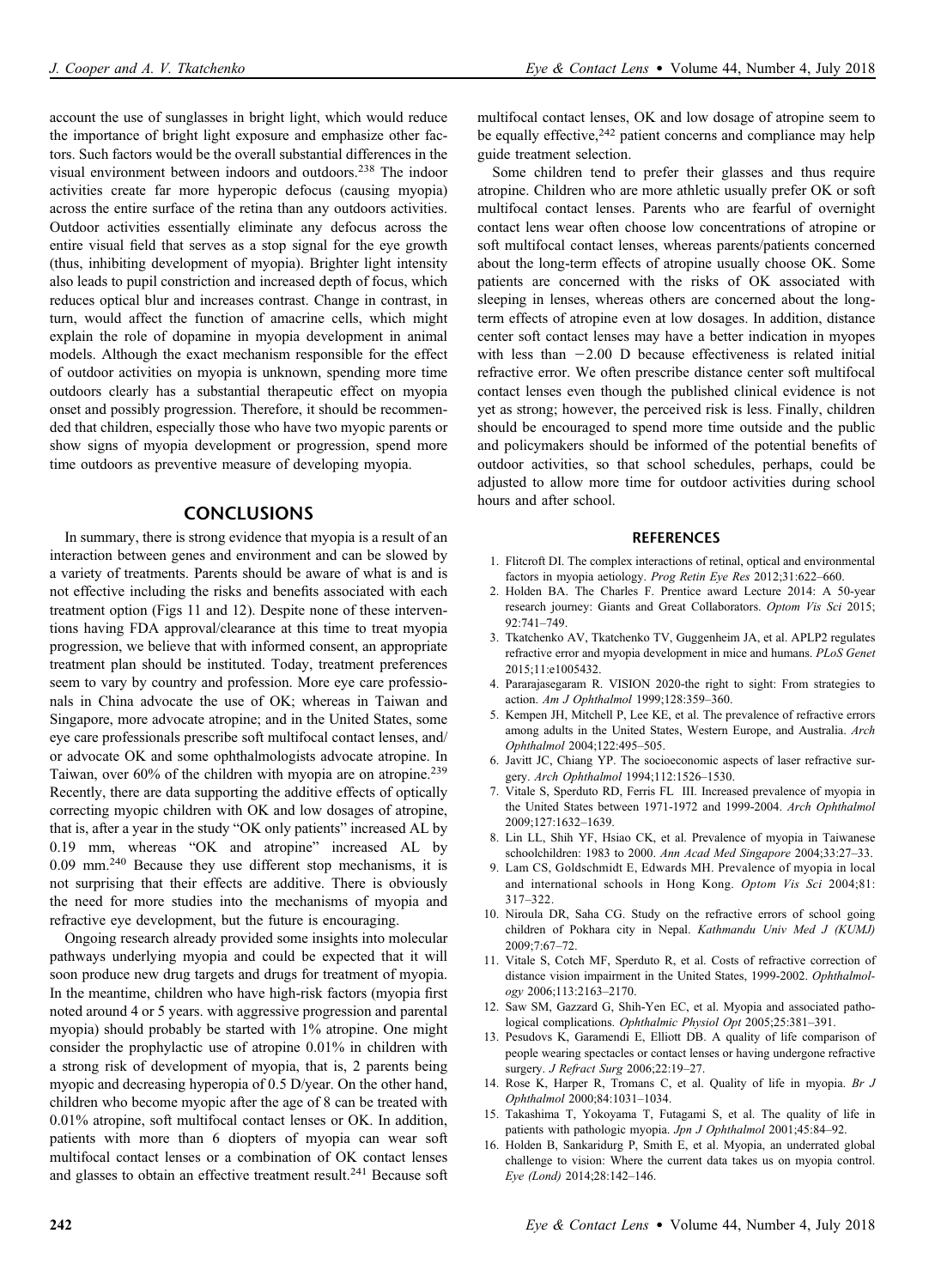- 17. Arevalo JF, Ramirez E, Suarez E, et al. Rhegmatogenous retinal detachment after laser-assisted in situ keratomileusis (LASIK) for the correction of myopia. Retina 2000;20:338–341.
- 18. Arevalo JF, Azar-Arevalo O. Retinal detachment in myopic eyes after laser in situ keratomileusis. Am J Ophthalmol 2000;129:825–826.
- 19. Steidl SM, Pruett RC. Macular complications associated with posterior staphyloma. Am J Ophthalmol 1997;123:181–187.
- 20. Holden BA, Fricke TR, Wilson DA, et al. Global prevalence of myopia and high myopia and temporal trends from 2000 through 2050. Ophthalmology 2016;123:1036–1042.
- 21. Wu PC, Tsai CL, Gordon GM, et al. Chondrogenesis in scleral stem/progenitor cells and its association with form-deprived myopia in mice. Mol Vis 2015;21:138–147.
- 22. Morgan IG. The biological basis of myopic refractive error. Clin Exp Optom 2003;86:276–288.
- 23. Young TL. Molecular genetics of human myopia: An update. Optom Vis Sci 2009;86:E8–E22.
- 24. Baird PN, Schache M, Dirani M. The GEnes in Myopia (GEM) study in understanding the aetiology of refractive errors. Prog Retin Eye Res 2010; 29:520–542.
- 25. Wojciechowski R. Nature and nurture: The complex genetics of myopia and refractive error. Clin Genet 2011;79:301–320.
- 26. Parssinen O, Lyyra AL. Myopia and myopic progression among schoolchildren: A three-year follow-up study. Invest Ophthalmol Vis Sci 1993;34: 2794–2802.
- 27. Goss DA. Nearwork and myopia. Lancet 2000;356:1456–1457.
- 28. Hepsen IF, Evereklioglu C, Bayramlar H. The effect of reading and nearwork on the development of myopia in emmetropic boys: A prospective, controlled, three-year follow-up study. Vision Res 2001;41:2511–2520.
- 29. Saw SM, Chua WH, Hong CY, et al. Nearwork in early-onset myopia. Invest Ophthalmol Vis Sci 2002;43:332–339.
- 30. Wong L, Coggon D, Cruddas M, et al. Education, reading, and familial tendency as risk factors for myopia in Hong Kong fishermen. J Epidemiol Community Health 1993;47:50–53.
- 31. Saw SM, Wu HM, Seet B, et al. Academic achievement, close up work parameters, and myopia in Singapore military conscripts. Br J Ophthalmol 2001;857:855–860.
- 32. Li SM, Li SY, Kang MT, et al. Near work related parameters and myopia in Chinese children: The Anyang Childhood Eye study. PLoS One 2015; 10:e0134514.
- 33. Mutti DO, Zadnik K. Has near work's star fallen? Optom Vis Sci 2009;86: 76–78.
- 34. Zylbermann R, Landau D, Berson D. The influence of study habits on myopia in Jewish teenagers. J Pediatr Ophthalmol Strabismus 1993;30: 319–322.
- 35. Saw SM, Tan SB, Fung D, et al. IQ and the association with myopia in children. Invest Ophthalmol Vis Sci 2004;45:2943–2948.
- 36. Williams C, Miller LL, Gazzard G, et al. A comparison of measures of reading and intelligence as risk factors for the development of myopia in a UK cohort of children. Br J Ophthalmol 2008;92:1117–1121.
- 37. Czepita D, Lodygowska E, Czepita M. Are children with myopia more intelligent? A literature review. Ann Acad Med Stetin 2008;54:13–16; discussion 16.
- 38. Pan CW, Ramamurthy D, Saw SM. Worldwide prevalence and risk factors for myopia. Ophthalmic Physiol Opt 2012;32:3–16.
- 39. Lee YY, Lo CT, Sheu SJ, et al. What factors are associated with myopia in young Adults? A survey study in Taiwan military conscripts. Invest Ophthalmol Vis Sci 2013;54:1026–1033.
- 40. Saw SM, Cheng A, Fong A, et al. School grades and myopia. Ophthalmic Physiol Opt 2007;27:126–129.
- 41. Zadnik K, Mutti DO. Refractive error changes in law students. Am J Optom Physiol Opt 1987;64:558–561.
- 42. Ip JM, Rose KA, Morgan IG, et al. Myopia and the urban environment: Findings in a sample of 12-year-old Australian school children. Invest Ophthalmol Vis Sci 2008;49:3858–3863.
- 43. Cortinez MF, Chiappe JP, Iribarren R. Prevalence of refractive errors in a population of office-workers in Buenos Aires, Argentina. Ophthalmic Epidemiol 2008;15:10–16.
- 44. Ip JM, Saw SM, Rose KA, et al. Role of near work in myopia: Findings in a sample of Australian school children. Invest Ophthalmol Vis Sci 2008;49: 2903–2910.
- 45. Ting PW, Lam CS, Edwards MH, et al. Prevalence of myopia in a group of Hong Kong microscopists. Optom Vis Sci 2004;81:88–93.
- 46. Gwiazda J, Thorn F, Bauer J, et al. Myopic children show insufficient accommodative response to blur. Invest Ophthalmol Vis Sci 1993;34: 690–694.
- 47. Seidemann A, Schaeffel F. An evaluation of the lag of accommodation using photorefraction. Vision Res 2003;43:419–430.
- 48. Gwiazda J, Bauer J, Thorn F, et al. A dynamic relationship between myopia and blur-driven accommodation in school-aged children. Vision Res 1995;35:1299–1304.
- 49. Abbott ML, Schmid KL, Strang NC. Differences in the accommodation stimulus response curves of adult myopes and emmetropes. Ophthalmic Physiol Opt 1998;18:13–20.
- 50. Charman WN. Near vision, lags of accommodation and myopia. Ophthalmic Physiol Opt 1999;19:126–133.
- 51. Gwiazda JE, Hyman L, Norton TT, et al. Accommodation and related risk factors associated with myopia progression and their interaction with treatment in COMET children. Invest Ophthalmol Vis Sci 2004;45:2143–2151.
- 52. Shen W, Sivak JG. Eyes of a lower vertebrate are susceptible to the visual environment. Invest Ophthalmol Vis Sci 2007;48:4829–4837.
- 53. Shen W, Vijayan M, Sivak JG. Inducing form-deprivation myopia in fish. Invest Ophthalmol Vis Sci 2005;46:1797–1803.
- 54. Kroger RH, Wagner HJ. The eye of the blue acara (Aequidens pulcher, Cichlidae) grows to compensate for defocus due to chromatic aberration. J Comp Physiol A 1996;179:837–842.
- 55. Wallman J, Turkel J, Trachtman J. Extreme myopia produced by modest change in early visual experience. Science 1978;201:1249–1251.
- 56. Irving EL, Sivak JG, Callender MG. Refractive plasticity of the developing chick eye. Ophthalmic Physiol Opt 1992;12:448–456.
- 57. Irving EL, Callender MG, Sivak JG. Inducing myopia, hyperopia, and astigmatism in chicks. Optom Vis Sci 1991;68:364–368.
- 58. Sherman SM, Norton TT, Casagrande VA. Myopia in the lid-sutured tree shrew (Tupaia glis). Brain Res 1977;124:154–157.
- 59. Cottriall CL, McBrien NA. The M1 muscarinic antagonist pirenzepine reduces myopia and eye enlargement in the tree shrew. Invest Ophthalmol Vis Sci 1996;37:1368–1379.
- 60. Raviola E, Wiesel TN. An animal model of myopia. N Engl J Med 1985; 312:1609–1615.
- 61. Wiesel TN, Raviola E. Myopia and eye enlargement after neonatal lid fusion in monkeys. Nature 1977;266:66–68.
- 62. Whatham AR, Judge SJ. Compensatory changes in eye growth and refraction induced by daily wear of soft contact lenses in young marmosets. Vision Res 2001;41:267–273.
- 63. Smith EL III, Bradley DV, Fernandes A, et al. Form deprivation myopia in adolescent monkeys. Optom Vis Sci 1999;76:428–432.
- 64. Smith EL III, Hung LF. The role of optical defocus in regulating refractive development in infant monkeys. Vision Res 1999;39:1415–1435.
- 65. Howlett MH, McFadden SA. Spectacle lens compensation in the pigmented guinea pig. Vision Res 2009;49:219–227.
- 66. Howlett MH, McFadden SA. Form-deprivation myopia in the guinea pig (Cavia porcellus). Vision Res 2006;46:267–283.
- 67. Tkatchenko TV, Shen Y, Tkatchenko AV. Mouse experimental myopia has features of primate myopia. Invest Ophthalmol Vis Sci 2010;51: 1297–1303.
- 68. Raviola E, Wiesel TN. Effect of dark-rearing on experimental myopia in monkeys. Invest Ophthalmol Vis Sci 1978;17:485–488.
- 69. Wallman J, Gottlieb MD, Rajaram V, et al. Local retinal regions control local eye growth and myopia. Science 1987;237:73–77.
- 70. Schaeffel F, Troilo D, Wallman J, Howland HC. Developing eyes that lack accommodation grow to compensate for imposed defocus. Vis Neurosci 1990;4:177–183.
- 71. Smith EL III, Hung LF, Huang J, et al. Effects of optical defocus on refractive development in monkeys: Evidence for local, regionally selective mechanisms. Invest Ophthalmol Vis Sci 2010;51:3864–3873.
- 72. Troilo D, Wallman J. The regulation of eye growth and refractive state: An experimental study of emmetropization. Vision Res 1991;31:1237–1250.
- 73. Zhou X, Lu F, Xie R, et al. Recovery from axial myopia induced by a monocularly deprived facemask in adolescent (7-week-old) guinea pigs. Vision Res 2007;47:1103–1111.
- 74. Troilo D, Gottlieb MD, Wallman J. Visual deprivation causes myopia in chicks with optic nerve section. Curr Eye Res 1987;6:993–999.

Copyright  $\odot$  2018 The Author(s). Published by Wolters Kluwer Health, Inc. on behalf of the Contact Lens Association of Opthalmologists. 243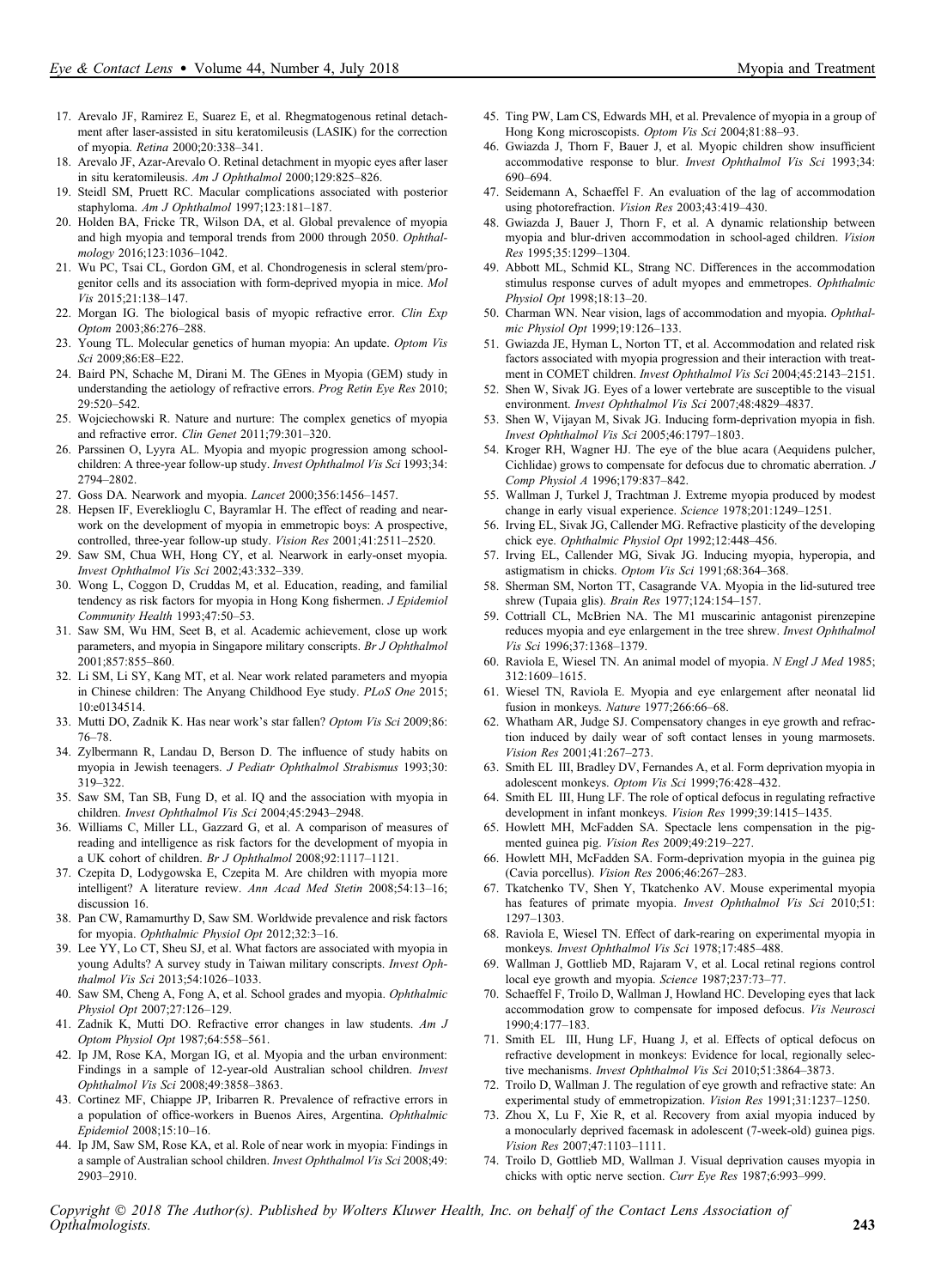- 75. Smith EL III, Huang J, Hung LF, et al. Hemiretinal form deprivation: Evidence for local control of eye growth and refractive development in infant monkeys. Invest Ophthalmol Vis Sci 2009;50:5057–5069.
- 76. Rada JA, Shelton S, Norton TT. The sclera and myopia. Exp Eye Res 2006; 82:185–200.
- 77. Smith EL III, Hung LF, Huang J. Relative peripheral hyperopic defocus alters central refractive development in infant monkeys. Vision Res 2009; 49:2386–2392.
- 78. Smith EL, III. Prentice award lecture 2010: A case for peripheral optical treatment strategies for myopia. Optom Vis Sci 2011;88:1029–1044.
- 79. Smith EL III, Ramamirtham R, Qiao-Grider Y, et al. Effects of foveal ablation on emmetropization and form-deprivation myopia. Invest Ophthalmol Vis Sci 2007;48:3914–3922.
- 80. Wildsoet C, Pettigrew J. Experimental myopia and anomalous eye growth patterns unaffected by optic nerve section in chickens: Evidence for local control of eye growth. Clin Vis Sci 1988;3:99-107.
- 81. Cooper J, Schulman E, Jamal N. Current status on the development and treatment of myopia. Optometry 2012;83:179–199.
- 82. Tan NW, Saw SM, Lam DS, et al. Temporal variations in myopia progression in Singaporean children within an academic year. Optom Vis Sci 2000;77:465–472.
- 83. Fan DS, Lam DS, Lam RF, et al. Prevalence, incidence, and progression of myopia of school children in Hong Kong. Invest Ophthalmol Vis Sci 2004; 45:1071–1075.
- 84. Donovan L, Sankaridurg P, Ho A, et al. Myopia progression rates in urban children wearing single-vision spectacles. Optom Vis Sci 2012;89:27–32.
- 85. Mutti DO, Hayes JR, Mitchell GL, et al. Refractive error, axial length, and relative peripheral refractive error before and after the onset of myopia. Invest Ophthalmol Vis Sci 2007;48:2510–2519.
- 86. Donovan L, Sankaridurg P, Ho A, et al. Myopia progression in Chinese children is slower in summer than in winter. Optom Vis Sci 2012;89: 1196–1202.
- 87. Fulk GW, Cyert LA, Parker DA. Seasonal variation in myopia progression and ocular elongation. Optom Vis Sci 2002;79:46–51.
- 88. COMET Group. Myopia stabilization and associated factors among participants in the correction of myopia evaluation trial (COMET). Invest Ophthalmol Vis Sci 2013;54:7871–7884.
- 89. Fernandez-Montero A, Olmo-Jimenez JM, Olmo N, et al. The impact of computer use in myopia progression: A cohort study in Spain. Prev Med 2015;71:67–71.
- 90. Bullimore MA, Jones LA, Moeschberger ML, et al. A retrospective study of myopia progression in adult contact lens wearers. Invest Ophthalmol Vis Sci 2002;43:2110–2113.
- 91. Lyhne N, Sjolie AK, Kyvik KO, et al. The importance of genes and environment for ocular refraction and its determiners: A population based study among 20-45 year old twins. Br J Ophthalmol 2001;85:1470-1476.
- 92. Hammond CJ, Snieder H, Gilbert CE, et al. Genes and environment in refractive error: The twin eye study. Invest Ophthalmol Vis Sci 2001;42: 1232–1236.
- 93. Dirani M, Chamberlain M, Shekar SN, et al. Heritability of refractive error and ocular biometrics: The genes in myopia (GEM) twin study. Invest Ophthalmol Vis Sci 2006;47:4756–4761.
- 94. Teikari JM, Kaprio J, Koskenvuo MK, et al. Heritability estimate for refractive errors–a population-based sample of adult twins. Genet Epidemiol 1988;5:171–181.
- 95. Lopes MC, Andrew T, Carbonaro F, et al. Estimating heritability and shared environmental effects for refractive error in twin and family studies. Invest Ophthalmol Vis Sci 2009;50:126–131.
- 96. Pacella R, McLellan J, Grice K, et al. Role of genetic factors in the etiology of juvenile-onset myopia based on a longitudinal study of refractive error. Optom Vis Sci 1999;76:381-386.
- 97. Dirani M, Shekar SN, Baird PN. Evidence of shared genes in refraction and axial length: The genes in myopia (GEM) twin study. Invest Ophthalmol Vis Sci 2008;49:4336–4339.
- 98. Jones-Jordan LA, Sinnott LT, Manny RE, et al. Early childhood refractive error and parental history of myopia as predictors of myopia. Invest Ophthalmol Vis Sci 2010;51:115–121.
- 99. Dirani M, Shekar SN, Baird PN. Adult-onset myopia: The genes in myopia (GEM) twin study. Invest Ophthalmol Vis Sci 2008;49:3324–3327.
- 100. Teikari J, Koskenvuo M, Kaprio J, et al. Study of gene-environment effects on development of hyperopia: A study of 191 adult twin pairs from the

Finnish twin cohort study. Acta Genet Med Gemellol (Roma) 1990;39: 133–136.

- 101. Tsai MY, Lin LL, Lee V, et al. Estimation of heritability in myopic twin studies. Jpn J Ophthalmol 2009;53:615–622.
- 102. Young TL, Ronan SM, Drahozal LA, et al. Evidence that a locus for familial high myopia maps to chromosome 18p. Am J Hum Genet 1998; 63:109–119.
- 103. Young TL, Ronan SM, Alvear AB, et al. A second locus for familial high myopia maps to chromosome 12q. Am J Hum Genet 1998;63:1419–1424.
- 104. Naiglin L, Gazagne C, Dallongeville F, et al. A genome wide scan for familial high myopia suggests a novel locus on chromosome 7q36. J Med Genet 2002;39:118–124.
- 105. Lam DS, Tam PO, Fan DS, et al. Familial high myopia linkage to chromosome 18p. Ophthalmologica 2003;217:115–118.
- 106. Paluru P, Ronan SM, Heon E, et al. New locus for autosomal dominant high myopia maps to the long arm of chromosome 17. Invest Ophthalmol Vis Sci 2003;44:1830–1836.
- 107. Farbrother JE, Kirov G, Owen MJ, et al. Linkage analysis of the genetic loci for high myopia on 18p, 12q, and 17q in 51 U.K. families. Invest Ophthalmol Vis Sci 2004;45:2879–2885.
- 108. Stambolian D, Ibay G, Reider L, et al. Genomewide linkage scan for myopia susceptibility loci among Ashkenazi Jewish families shows evidence of linkage on chromosome 22q12. Am J Hum Genet 2004;75: 448–459.
- 109. Zhang Q, Guo X, Xiao X, et al. A new locus for autosomal dominant high myopia maps to 4q22-q27 between D4S1578 and D4S1612. Mol Vis 2005; 11:554–560.
- 110. Paluru PC, Nallasamy S, Devoto M, et al. Identification of a novel locus on 2q for autosomal dominant high-grade myopia. Invest Ophthalmol Vis Sci 2005;46:2300–2307.
- 111. Stambolian D, Ciner EB, Reider LC, et al. Genome-wide scan for myopia in the old order amish. Am J Ophthalmol 2005;140:469–476.
- 112. Zhang Q, Guo X, Xiao X, et al. Novel locus for X linked recessive high myopia maps to Xq23-q25 but outside MYP1. J Med Genet 2006;43:e20.
- 113. Nallasamy S, Paluru PC, Devoto M, et al. Genetic linkage study of highgrade myopia in a Hutterite population from South Dakota. Mol Vis 2007; 13:229–236.
- 114. Yu ZQ, Li YB, Huang CX, et al. A genome-wide screening for pathological myopia suggests a novel locus on chromosome 15q12-13 (article in Chinese). Zhonghua Yan Ke Za Zhi 2007;43:233–238.
- 115. Paget S, Julia S, Vitezica ZG, et al. Linkage analysis of high myopia susceptibility locus in 26 families. Mol Vis 2008;14:2566-2574.
- 116. Ciner E, Wojciechowski R, Ibay G, et al. Genomewide scan of ocular refraction in African-American families shows significant linkage to chromosome 7p15. Genet Epidemiol 2008;32:454–463.
- 117. Lam CY, Tam PO, Fan DS, et al. A genome-wide scan maps a novel high myopia locus to 5p15. Invest Ophthalmol Vis Sci 2008;49: 3768–3778.
- 118. Schache M, Chen CY, Pertile KK, et al. Fine mapping linkage analysis identifies a novel susceptibility locus for myopia on chromosome 2q37 adjacent to but not overlapping MYP12. Mol Vis 2009;15: 722–730.
- 119. Yang Z, Xiao X, Li S, et al. Clinical and linkage study on a consanguineous Chinese family with autosomal recessive high myopia. Mol Vis 2009;15: 312–318.
- 120. Nishizaki R, Ota M, Inoko H, et al. New susceptibility locus for high myopia is linked to the uromodulin-like 1 (UMODL1) gene region on chromosome 21q22.3. Eye (Lond) 2009;23:222–229.
- 121. Ciner E, Ibay G, Wojciechowski R, et al. Genome-wide scan of African-American and white families for linkage to myopia. Am J Ophthalmol 2009;147:512–517.e512.
- 122. Li YJ, Guggenheim JA, Bulusu A, et al. An international collaborative family-based whole-genome linkage scan for high-grade myopia. Invest Ophthalmol Vis Sci 2009;50:3116–3127.
- 123. Nakanishi H, Yamada R, Gotoh N, et al. A genome-wide association analysis identified a novel susceptible locus for pathological myopia at 11q24.1. PLoS Genet 2009;5:e1000660.
- 124. Ma JH, Shen SH, Zhang GW, et al. Identification of a locus for autosomal dominant high myopia on chromosome 5p13.3-p15.1 in a Chinese family. Mol Vis 2010;16:2043–2054.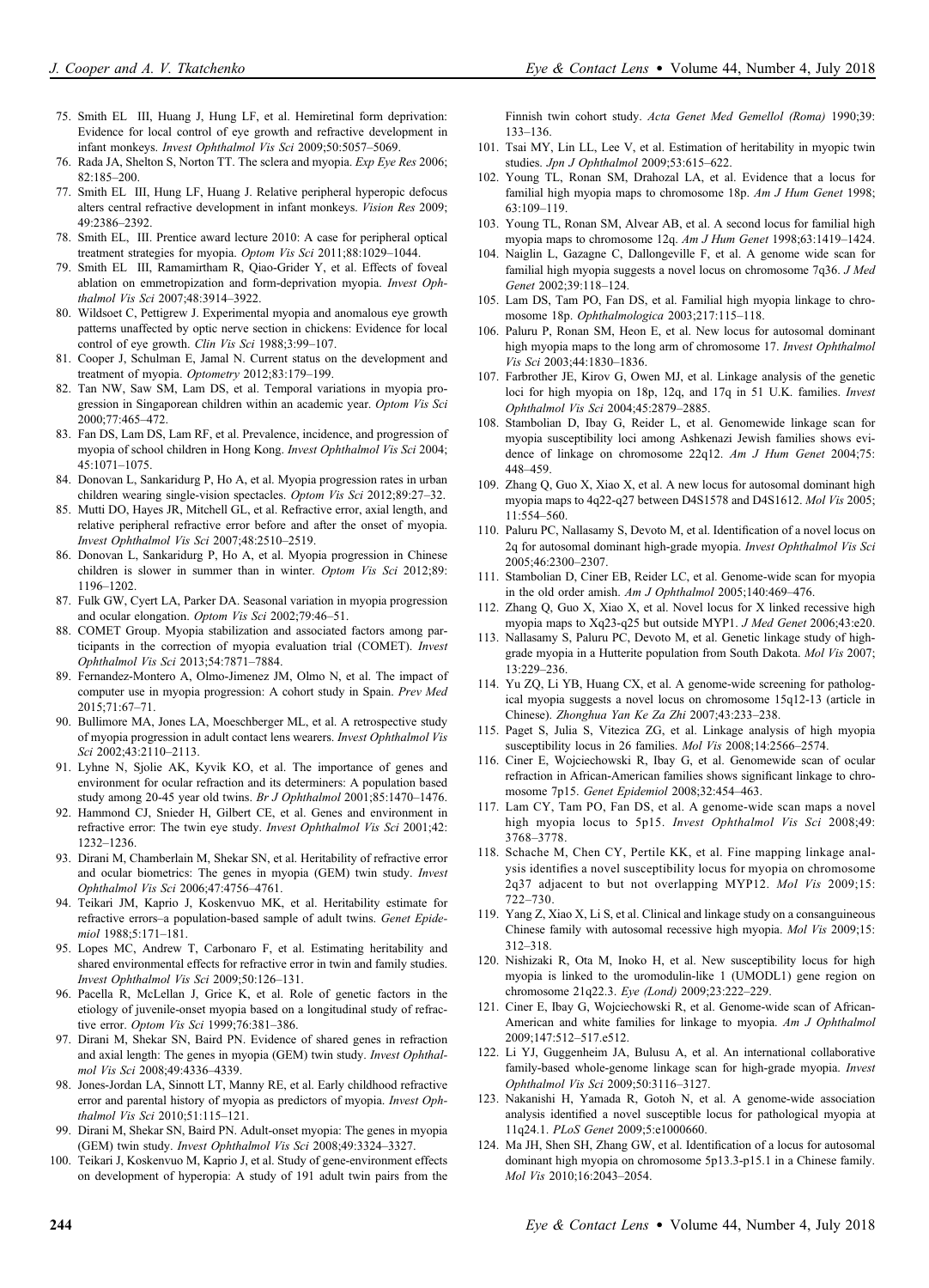- 125. Li YJ, Goh L, Khor CC, et al. Genome-wide association studies reveal genetic variants in CTNND2 for high myopia in Singapore Chinese. Ophthalmology 2011;118:368–375.
- 126. Solouki AM, Verhoeven VJ, van Duijn CM, et al. A genome-wide association study identifies a susceptibility locus for refractive errors and myopia at 15q14. Nat Genet 2010;42:897–901.
- 127. Hysi PG, Young TL, Mackey DA, et al. A genome-wide association study for myopia and refractive error identifies a susceptibility locus at 15q25. Nat Genet 2010;42:902–905.
- 128. Verhoeven VJ, Hysi PG, Wojciechowski R, et al. Genome-wide metaanalyses of multiancestry cohorts identify multiple new susceptibility loci for refractive error and myopia. Nat Genet 2013;45:314–318.
- 129. Lango Allen H, Estrada K, Lettre G, et al. Hundreds of variants clustered in genomic loci and biological pathways affect human height. Nature 2010;467:832–838.
- 130. Brennan NA. Predicted reduction in high myopia for various degrees of myopia control. Cont Lens Anterior Eye 2012;35(Suppl 1):e14–e15.
- 131. Rosenfield M, Gilmartin B. Accommodative error, adaptation and myopia. Ophthalmic Physiol Opt 1999;19:159–164.
- 132. Gwiazda J, Thorn F, Held R. Accommodation, accommodative convergence, and response AC/A ratios before and at the onset of myopia in children. Optom Vis Sci 2005;82:273–278.
- 133. Goss DA. Variables related to the rate of childhood myopia progression. Optom Vis Sci 1990;67:631–636.
- 134. Parssinen O, Hemminki E. Spectacle-use, bifocals and prevention of myopic progression. The two-years results of a randomized trial among schoolchildren. Acta Ophthalmol Suppl 1988;185:156–161.
- 135. Goss DA, Grosvenor T. Rates of childhood myopia progression with bifocals as a function of nearpoint phoria: Consistency of three studies. Optom Vis Sci 1990;67:637–640.
- 136. Gwiazda JE, Hyman L, Everett D, et al. Five-year results from the correction of myopia evaluation trial (COMET). Invest Ophthalmol Vis Sci 2006; 47: E–abstract 1166.
- 137. Kurtz D, Hyman L, Gwiazda JE, et al. Role of parental myopia in the progression of myopia and its interaction with treatment in COMET children. Invest Ophthalmol Vis Sci 2007;48:562–570.
- 138. Cheng D, Schmid KL, Woo GC, et al. Randomized trial of effect of bifocal and prismatic bifocal spectacles on myopic progression: Two-year results. Arch Ophthalmol 2010;128:12–19.
- 139. Li SM, Ji YZ, Wu SS, et al. Multifocal versus single vision lenses intervention to slow progression of myopia in school-age children: A metaanalysis. Surv Ophthalmol 2011;56:451–460.
- 140. Sankaridurg P, Donovan L, Varnas S, et al. Spectacle lenses designed to reduce progression of myopia: 12-month results. Optom Vis Sci 2010;87: 631–641.
- 141. Chung K, Mohidin N, O'Leary DJ. Undercorrection of myopia enhances rather than inhibits myopia progression. Vision Res 2002;42:2555–2559.
- 142. Adler D, Millodot M. The possible effect of undercorrection on myopic progression in children. Clin Exp Optom 2006;89:315–321.
- 143. Walline JJ, Jones LA, Mutti DO, et al. A randomized trial of the effects of rigid contact lenses on myopia progression. Arch Ophthalmol 2004;122: 1760–1766.
- 144. Walline JJ, Jones LA, Sinnott L, et al. A randomized trial of the effect of soft contact lenses on myopia progression in children. Invest Ophthalmol Vis Sci 2008;49:4702–4706.
- 145. Reim T, Lund M, Wu R. Orthokeratology and adolescent myopia control. Contact Lens Spectr 2003;18:40–42.
- 146. Lui WO, Edwards MH. Orthokeratology in low myopia. Part 1: Efficacy and predictability. Cont Lens Anterior Eye 2000;23:77–89.
- 147. Walline JJ, Rah MJ, Jones LA. The children's overnight orthokeratology investigation (COOKI) pilot study. Optom Vis Sci 2004;81:407–413.
- 148. Cho P, Cheung SW, Edwards M. The longitudinal orthokeratology research in children (LORIC) in Hong Kong: A pilot study on refractive changes and myopic control. Curr Eye Res 2005;30:71–80.
- 149. Walline JJ, Jones LA, Sinnott LT. Corneal reshaping and myopia progression. Br J Ophthalmol 2009;93:1181–1185.
- 150. Kakita T, Hiraoka T, Oshika T. Influence of overnight orthokeratology on axial elongation in childhood myopia. Invest Ophthalmol Vis Sci 2011;52: 2170–2174.
- 151. Santodomingo-Rubido J, Villa-Collar C, Gilmartin B, et al. Myopia control with orthokeratology contact lenses in Spain (MCOS): Refractive and Biometric changes. Invest Ophthalmol Vis Sci 2012;53:5060–5065.
- 152. Swarbrick HA, Alharbi A, Watt K, et al. Myopia control during orthokeratology lens wear in children using a novel study design. Ophthalmology 2015;122:620–630.
- 153. Kwok-Hei Mok A, Sin-Ting Chung C. Seven-year retrospective analysis of the myopic control effect of orthokeratology in children: A pilot study. Clin Optom 2011;3:1–4.
- 154. Hiraoka T, Kakita T, Okamoto F, et al. Long-term effect of overnight orthokeratology on axial length elongation in childhood myopia: A 5 year follow-up study. Invest Ophthalmol Vis Sci 2012;53:3913–3919.
- 155. Sun Y, Xu F, Zhang T, et al. Orthokeratology to control myopia progression: A meta-analysis. PLoS One 2015;10:e0124535.
- 156. Si JK, Tang K, Bi HS, et al. Orthokeratology for myopia control: A metaanalysis. Optom Vis Sci 2015;92:252–257.
- 157. Rah MJ, Jackson JM, Jones LA, et al. Overnight orthokeratology: Preliminary results of the lenses and overnight orthokeratology (LOOK) study. Optom Vis Sci 2002;79:598–605.
- 158. Zhong X, Chen X, Xie RZ, et al. Differences between overnight and longterm wear of orthokeratology contact lenses in corneal contour, thickness, and cell density. Cornea 2009;28:271–279.
- 159. Yeh TN, Green HM, Zhou Y, et al. Short-term effects of overnight orthokeratology on corneal epithelial permeability and biomechanical properties. Invest Ophthalmol Vis Sci 2013;54:3902-3911.
- 160. Johnson KL, Carney LG, Mountford JA, et al. Visual performance after overnight orthokeratology. Cont Lens Anterior Eye 2007;30:29–36.
- 161. Van Meter WS, Musch DC, Jacobs DS, et al. Safety of overnight orthokeratology for myopia: A report by the American Academy of Ophthalmology. Ophthalmology 2008;115:2301–2313 e2301.
- 162. Bullimore MA. What can be done for my child? Optom Vis Sci 2000;77: 381.
- 163. Stapleton F, Keay L, Edwards K, et al. The incidence of contact lensrelated microbial keratitis in Australia. Ophthalmology 2008;115: 1655–1662.
- 164. Bullimore MA, Sinnott LT, Jones-Jordan LA. The risk of microbial keratitis with overnight corneal reshaping lenses. Optom Vis Sci 2013;90: 937–944.
- 165. Liu YM, Xie P. The safety of orthokeratology—A systematic review. Eye Contact Lens 2016;42:35–42.
- 166. Li SM, Kang MT, Wu SS, et al. Efficacy, safety and Acceptability of orthokeratology on slowing axial elongation in myopic children by meta-analysis. Curr Eye Res 2016;41:600–608.
- 167. Fu AC, Chen XL, Lv Y, et al. Higher spherical equivalent refractive errors is associated with slower axial elongation wearing orthokeratology. Cont Lens Anterior Eye 2016;39:62–66.
- 168. Wang B, Naidu RK, Qu X. Factors related to axial length elongation and myopia progression in orthokeratology practice. PLoS One 2017;12: e0175913.
- 169. Cho P, Cheung SW. Discontinuation of orthokeratology on eyeball elongation (DOEE). Cont Lens Anterior Eye 2017;40:82–87.
- 170. Anstice NS, Phillips JR. Effect of dual-focus soft contact lens wear on axial myopia progression in children. Ophthalmology 2011;118: 1152–1161.
- 171. Sankaridurg P, Holden B, Smith E III, et al. Decrease in rate of myopia progression with a contact lens designed to reduce relative peripheral hyperopia: One-year results. *Invest Ophthalmol Vis Sci* 2011;52: 9362–9367.
- 172. Holden B, Sankaridurg P, Lazon P, et al. Central and peripheral visual performance of a novel contact lens designed to control progression of myopia. Invest Ophthalmol Vis Sci 2011;52: E-Abstract 6518. 2011.
- 173. Woods J, Guthrie SE, Keir N, et al. Inhibition of defocus-induced myopia in chickens. Invest Ophthalmol Vis Sci 2013;54:2662–2668.
- 174. Woods j, Guthrie S, Keir N, et al. The effect of a Unique lens designed for myopia progression control (MPC) on the level of induced myopia in chicks. Invest Ophthalmol Vis Sci 2011;52: E-Abstract 6651. 2011.
- 175. Walline JJ, Greiner KL, McVey ME, et al. Multifocal contact lens myopia control. Optom Vis Sci 2013;90:1207-1214.
- 176. Paune J, Morales H, Armengol J, et al. Myopia control with a novel peripheral gradient soft lens and orthokeratology: A 2-year clinical trial. Biomed Res Int 2015;2015:507572.
- 177. Aller TA, Liu M, Wildsoet CF. Myopia control with bifocal contact lenses: A randomized clinical trial. Optom Vis Sci 2016;93:344–352.
- 178. Li SM, Kang MT, Wu SS, et al. Studies using concentric ring bifocal and peripheral add multifocal contact lenses to slow myopia progression in

Copyright  $\odot$  2018 The Author(s). Published by Wolters Kluwer Health, Inc. on behalf of the Contact Lens Association of Opthalmologists. 245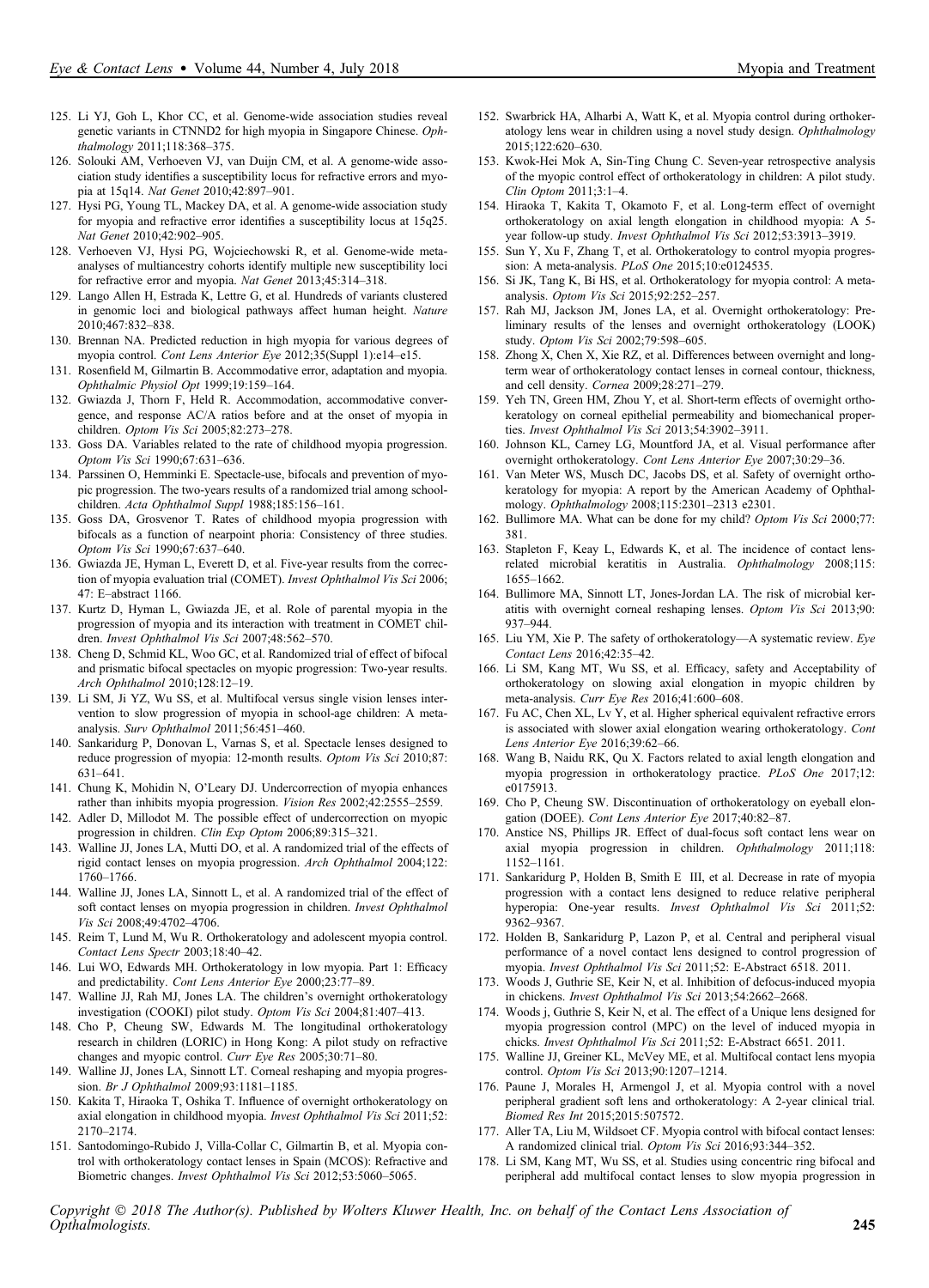school-aged children: A meta-analysis. Ophthalmic Physiol Opt 2017;37: 51–59.

- 179. Turnbull PR, Munro OJ, Phillips JR. Contact lens methods for clinical myopia control. Optom Vis Sci 2016;93:1120–1126.
- 180. Cooper J, O'Connor B, Watanabe R, et al. Case series analysis of myopic progression control with a Unique extended depth of focus multifocal contact lens. Eye Contact Lens 2017 [epub ahead of print].
- 181. Gimbel HV. The control of myopia with atropine. Can J Ophthalmol 1973; 8:527–532.
- 182. Kelly TS, Chatfield C, Tustin G. Clinical assessment of the arrest of myopia. Br J Ophthalmol 1975;59:529–538.
- 183. Dyer JA. Role of cyclopegics in progressive myopia. Ophthalmology 1979;86:692–694.
- 184. Sampson WG. Role of cycloplegia in the management of functional myopia. Ophthalmology 1979;86:695–697.
- 185. Bedrossian RH. The treatment of myopia with atropine and bifocals: A long-term prospective study. Ophthalmology 1985;92:716.
- 186. Bedrossian RH. The effect of atropine on myopia. Ophthalmology 1979; 86:713–719.
- 187. Bedrossian RH. The effect of atropine on myopia. Ann Ophthalmol 1971; 3:891–897.
- 188. Gruber E. Treatment of myopia with atropine and bifocals. Ophthalmology 1985;92:985.
- 189. Brodstein RS, Brodstein DE, Olson RJ, et al. The treatment of myopia with atropine and bifocals. A long-term prospective study. Ophthalmology 1984;91:1373–1379.
- 190. Brenner RL. Further observations on use of atropine in the treatment of myopia. Ann Ophthalmol 1985;17:137–140.
- 191. Yen MY, Liu JH, Kao SC, et al. Comparison of the effect of atropine and cyclopentolate on myopia. Ann Ophthalmol 1989;21:180–182, 187.
- 192. Kennedy RH, Dyer JA, Kennedy MA, et al. Reducing the progression of myopia with atropine: A long term cohort study of Olmsted county students. Binocul Vis Strabismus Q 2000;15(3 Suppl):281-304.
- 193. Kennedy RH. Progression of myopia. Trans Am Ophthalmol Soc 1995;93: 755–800.
- 194. McBrien NA, Moghaddam HO, Reeder AP. Atropine reduces experimental myopia and eye enlargement via a nonaccommodative mechanism. Invest Ophthalmol Vis Sci 1993;34:205–215.
- 195. Schaeffel F, Troilo D, Wallman J, et al. Developing eyes that lack accommodation grow to compensate for imposed defocus. Vis Neurosci 1990;4: 177–183.
- 196. Zou L, Liu R, Zhang X, et al. Upregulation of regulator of G-protein signaling 2 in the sclera of a form deprivation myopic animal model. Mol Vis 2014;20:977–987.
- 197. Gallego P, Martinez-Garcia C, Perez-Merino P, et al. Scleral changes induced by atropine in chicks as an experimental model of myopia. Ophthalmic Physiol Opt 2012;32:478–484.
- 198. Barathi VA, Beuerman RW. Molecular mechanisms of muscarinic receptors in mouse scleral fibroblasts: Prior to and after induction of experimental myopia with atropine treatment. Mol Vis 2011;17:680–692.
- 199. Prepas SB. Light, literacy and the absence of ultraviolet radiation in the development of myopia. Med Hypotheses 2008;70:635–637.
- 200. Chia A, Chua WH, Cheung YB, et al. Atropine for the treatment of childhood myopia: Safety and efficacy of 0.5%, 0.1%, and 0.01% doses (atropine for the treatment of myopia 2). Ophthalmology 2012;119:347–354.
- 201. North RV, Kelly ME. A review of the uses and adverse effects of topical administration of atropine. Ophthalmic Physiol Opt 1987;7:109-114.
- 202. Luu CD, Lau AM, Koh AH, et al. Multifocal electroretinogram in children on atropine treatment for myopia. Br J Ophthalmol 2005;89:151–153.
- 203. Chia A, Li W, Tan D, et al. Full-field electroretinogram findings in children in the atropine treatment for myopia (ATOM2) study. Doc Ophthalmol 2013;126:177–186.
- 204. Chiang MF, Kouzis A, Pointer RW, et al. Treatment of childhood myopia with atropine eyedrops and bifocal spectacles. Binocul Vis Strabismus Q 2001;16:209–215.
- 205. Chua WH, Balakrishnan V, Chan YH, et al. Atropine for the treatment of childhood myopia. Ophthalmology 2006;113:2285–2291.
- 206. Shih YF, Chen CH, Chou AC, et al. Effects of different concentrations of atropine on controlling myopia in myopic children. J Ocul Pharmacol Ther 1999;15:85–90.
- 207. Lu P, Chen J. Retarding progression of myopia with seasonal modification of topical atropine. J Ophthalmic Vis Res 2010;5:75–81.
- 208. Fang PC, Chung MY, Yu HJ, et al. Prevention of myopia onset with 0.025% atropine in premyopic children. J Ocul Pharmacol Ther 2010; 26:341–345.
- 209. Cooper J, Eisenberg N, Schulman E, et al. Maximum atropine dose without clinical signs or symptoms. Optom Vis Sci 2013;90:1467–1472.
- 210. Chia A, Chua WH, Wen L, et al. Atropine for the treatment of childhood myopia: Changes after stopping atropine 0.01%, 0.1% and 0.5%. Am J Ophthalmol 2014;157:451–457.e451.
- 211. Lee CY, Sun CC, Lin YF, et al. Effects of topical atropine on intraocular pressure and myopia progression: A prospective comparative study. BMC Ophthalmol 2016;16:114.
- 212. Chia A, Lu QS, Tan D. Five-year clinical trial on atropine for the treatment of myopia 2: Myopia control with atropine 0.01% eyedrops. Ophthalmology 2016;123:391–399.
- 213. Saw SM, Chua WH, Wu HM, et al. Myopia: Gene-environment interaction. Ann Acad Med Singapore 2000;29:290–297.
- 214. Gong Q, Janowski M, Luo M, et al. Efficacy and adverse effects of atropine in childhood myopia: A meta-analysis. JAMA Ophthalmol 2017;135: 624–630.
- 215. Rose KA, Morgan IG, Ip J, et al. Outdoor activity reduces the prevalence of myopia in children. Ophthalmology 2008;115:1279–1285.
- 216. Dirani M, Tong L, Gazzard G, et al. Outdoor activity and myopia in Singapore teenage children. Br J Ophthalmol 2009;93:997–1000.
- 217. Guggenheim JA, Northstone K, McMahon G, et al. Time outdoors and physical activity as predictors of incident myopia in childhood: A prospective cohort study. Invest Ophthalmol Vis Sci 2012;53:2856–2865.
- 218. He M, Xiang F, Zeng Y, et al. Effect of time spent outdoors at school on the development of myopia among children in China: A randomized clinical trial. JAMA 2015;314:1142–1148.
- 219. Jones LA, Sinnott LT, Mutti DO, et al. Parental history of myopia, sports and outdoor activities, and future myopia. Invest Ophthalmol Vis Sci 2007;48: 3524–3532.
- 220. Deng L, Gwiazda J, Thorn F. Children's refractions and visual activities in the school year and summer. Optom Vis Sci 2010;87:406-413.
- 221. Guo Y, Liu LJ, Xu L, et al. Myopic shift and outdoor activity among primary school children: One-year follow-up study in Beijing. PLoS One 2013;8:e75260.
- 222. Guo Y, Liu LJ, Xu L, et al. Outdoor activity and myopia among primary students in rural and urban regions of Beijing. Ophthalmology 2013;120:277–283.
- 223. Wu PC, Tsai CL, Wu HL, et al. Outdoor activity during class recess reduces myopia onset and progression in school children. Ophthalmology 2013;120:1080–1085.
- 224. Jin JX, Hua WJ, Jiang X, et al. Effect of outdoor activity on myopia onset and progression in school-aged children in northeast China: The Sujiatun Eye Care study. BMC Ophthalmol 2015;15:73.
- 225. Mutti DO. Vitamin D may reduce the prevalence of myopia in Korean adolescents. Invest Ophthalmol Vis Sci 2014;55:2048.
- 226. Mutti DO, Marks AR. Blood levels of vitamin D in teens and young adults with myopia. Optom Vis Sci 2011;88:377–382.
- 227. Ashby R, Ohlendorf A, Schaeffel F. The effect of ambient illuminance on the development of deprivation myopia in chicks. Invest Ophthalmol Vis Sci 2009;50:5348–5354.
- 228. Karouta C, Ashby RS. Correlation between light levels and the development of deprivation myopia. Invest Ophthalmol Vis Sci 2014;56:299–309.
- 229. Smith EL III, Hung LF, Huang J. Protective effects of high ambient lighting on the development of form-deprivation myopia in rhesus monkeys. Invest Ophthalmol Vis Sci 2012;53:421–428.
- 230. Ashby RS, Schaeffel F. The effect of bright light on lens compensation in chicks. Invest Ophthalmol Vis Sci 2010;51:5247–5253.
- 231. Smith EL III, Hung LF, Arumugam B, et al. Negative lens-induced myopia in infant monkeys: Effects of high ambient lighting. Invest Ophthalmol Vis Sci 2013;54:2959–2969.
- 232. Feldkaemper M, Schaeffel F. An updated view on the role of dopamine in myopia. Exp Eye Res 2013;114:106–119.
- 233. Zhou X, Pardue MT, Iuvone PM, et al. Dopamine signaling and myopia development: What are the key challenges. Prog Retin Eye Res 2017;61: 60–71.
- 234. Torii H, Kurihara T, Seko Y, et al. Violet light exposure can be a preventive strategy against myopia progression. EBioMedicine 2017;15: 210–219.